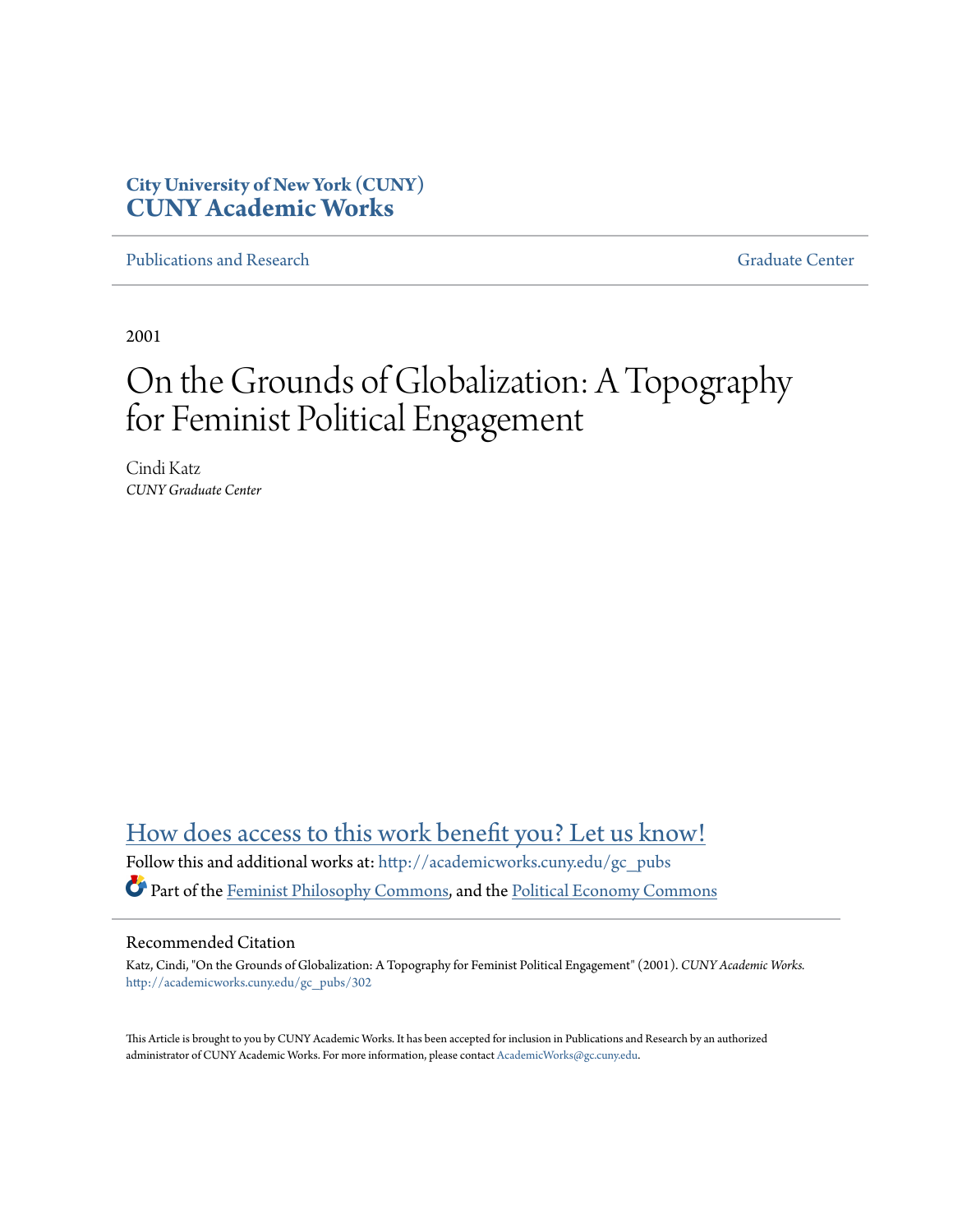## On the Grounds of Globalization: A Topography for Feminist Political Engagement

 How lifeless all history is without topography. -John Hill Burton 1864, The Scot Abroad

**Iobalization is nothing new.** Global trade has been going on for millennia-though what constitutes the "globe" has expanded dramati cally in that time. And trade is nothing if not cultural exchange, the narrow distinctions between the economic and the cultural having long been rendered obsolete. Moreover, our forbears, like us, were great "mis cegenators." If here I gloss the racialized and gendered violence often asso ciated with miscegenation, I do so strategically to note that all recourse to purity, indigeneity, or aboriginality- however useful strategically- should be subject to at least as much scrutiny as the easy romance with hybridity (see Mitchell 1997). Globalization has been the signature dish of capital ism-a system of social relations of production and reproduction nour ished by uneven development across a range of spatial scales, from the local or regional to the national or supranational, the ambitions of which have always been global - since its birth in Europe more than five centuries ago. European-born mercantile capitalism early on was driven by a real expan sion for markets and the goods to trade across them. This was nothing new, particularly, until the agents of capital began to assemble an empire and deployed the physical and symbolic violence intended to redirect to ward European interests the globe Europeans were "discovering." With

 Thanks to Gill Hart for inviting me to participate in a panel on "topographies of race and gender" at the Gender and Globalization Conference at University of California, Berkeley, in March 1998. The presentations and comments of Gill and other participants in that confer ence were invaluable and inspiring. Versions of this article were presented at "Global Gender Politics: A Cross Disciplinary Conversation," sponsored by Florida International University in March 1999, and at the Women's Studies Colloquium at Johns Hopkins University in March 2000, and I am grateful to participants at these events for their insights, questions, and suggestions. Thanks especially to Richa Nagar, Neil Smith, and two anonymous reviewers for their generous and insightful readings of the manuscript. The 1995 research in Sudan was funded by a faculty research award from the Professional Staff Congress of the City University of New York. I am grateful for their support of my work.

 [Siqns: Journal of Women in Culture and Society 2001, vol. 26, no. 4] ? 2001 by The University of Chicago. All rights reserved. 0097-9740/2001/2604-0009\$02.00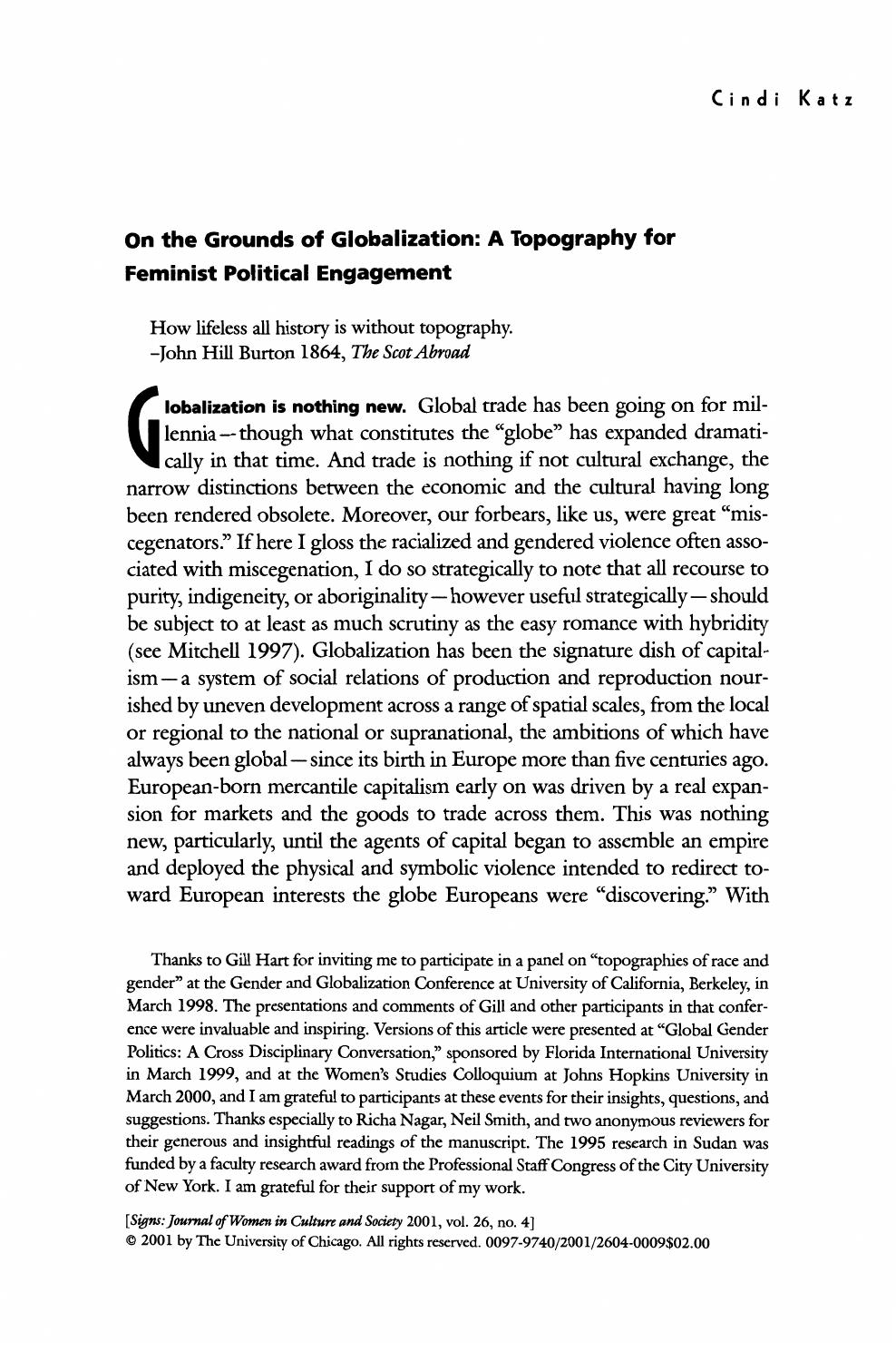colonization and other imperial acts, Europeans of the ascendant capitalist class began to disrupt and rework ongoing material social practices and relations of production and exchange in other parts of the world in order to direct capital accumulation their way. Globalization, of course, is just another way of saying (and doing) imperialism, and since, worldwide, we are living in the shards of a Eurocentric but global capitalism, it behooves us to understand its work in the world, including the searing unevenness of capital's investments and disinvestments, the social costs of the privatiza tion of public life, and the excruciating predations of all manner of state violence.

 Part of that project might be to track and capture the terminology it self-why the shift to talk of *globalization* these past few years? Many people have done this work quite effectively, demonstrating the links be tween the rise of the term and the stepped-up mobility of capital and labor, decolonization, and the need to reinforce everyday that "we" indeed are the world against fractious irruptions of nationalism and self-determination that at once refuse the bait and are its monstrous catch. It is more interest ing to me to examine the intersecting effects and material consequences of so-called globalization in a particular place, not to valorize either experi ence or the local, but, quite the opposite, to reveal a local that is constitu tively global but whose engagements with various global imperatives are the material forms and practices of situated knowledge. Examining these ef fects and practices as such is a means to develop a politics that works the grounds of and between multiply situated social actors in a range of geo graphical locations who are at once bound and rent by the diverse forces of globalization. That is where topography comes in.

What is a topography? "Topography," according to the Oxford English Dictionary (OED) (1971), is "the accurate and detailed delineation and de scription of any locality." But there is an ambiguity there because topogra phy is also "the features of a region or locality collectively." The thing itself as much as the description of it are produced, and unraveling the processes of how they came to be can reveal the powerful interests vested in topogra phy and topographical knowledge. The OED notes that in The Holy State. The Profane State, written in 1642, Thomas Fuller distinguished between "cosmography, treating of the world in whole joynts"; "chorography, shredding it into countries"; and "topography, mincing it into particular places" (75). Indeed, there is a long tradition in geography going back at least to the ancient geographer Strabo who developed the notion of "chor ology" or "chorography" that has pursued just this sort of specialized study of particular places or regions. As Michel Foucault made vivid, such "minc ing" and "shredding" by the forces of dominance are disciplining practices.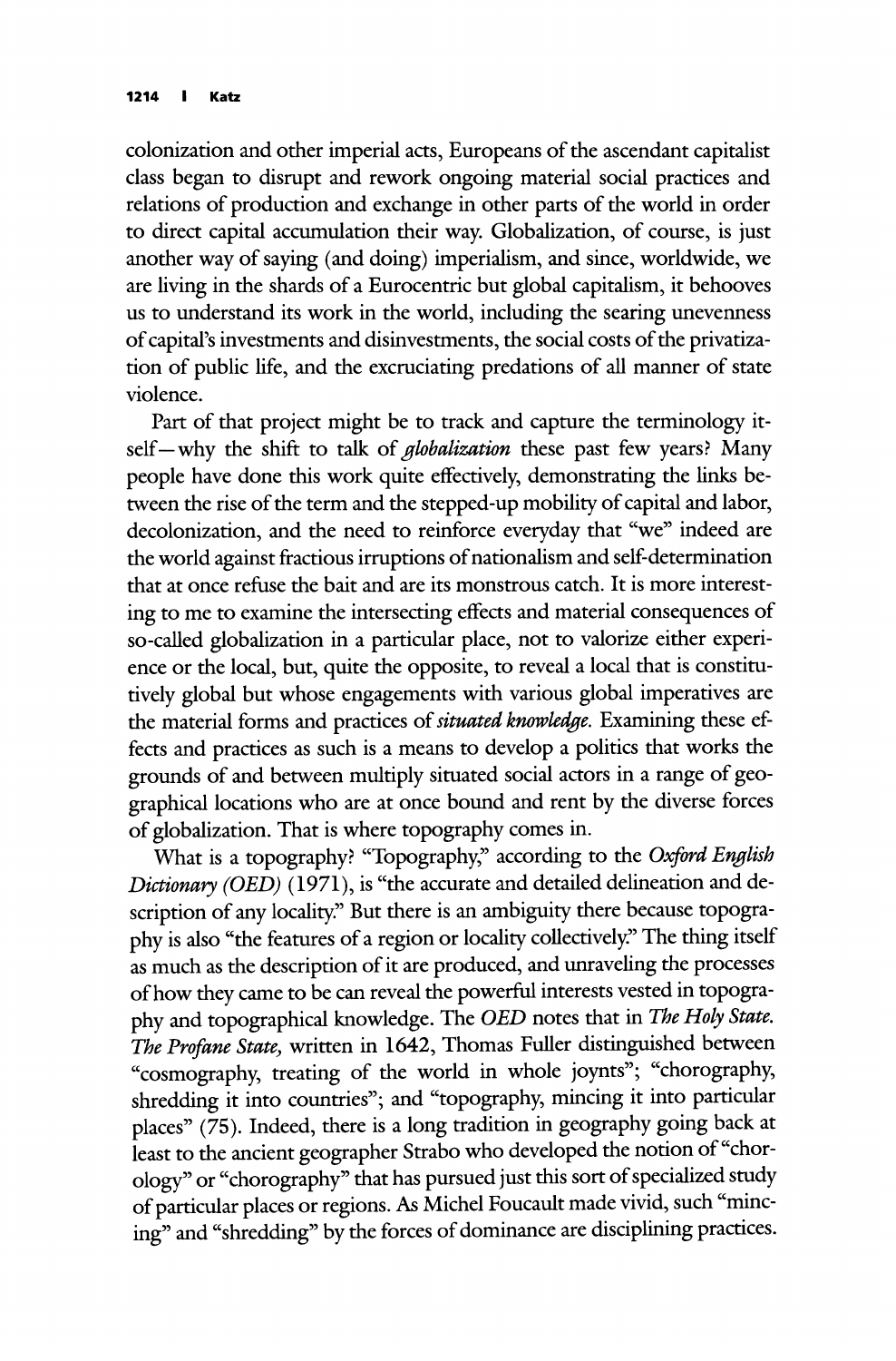This work, which persists to this day within and outside of geography $$  certain variants of area studies are but one of its contemporary forms was purposive, partial, and, of course, interested, and it was usually con ducted for political leaders or military commanders. Not much has changed. Topographical data are routinely fed to any number of global databases using much touted geographical information systems (GIS) that facilitate resource extraction, surveillance, and rule and, if necessary, attack across geographic scale by various social actors. People in power seem to have gone map-crazy, which at times seems no more than a form of "gun-crazy" once removed.

 These practices suggest the integumentary nature of topographical knowledge to the imperial practices glossed as globalization, as well as to more down-home forms of domination and exploitation. The New York City Police Department, for instance, has intricate maps of neighborhood crime, except that white-collar crime is omitted by definition; mappings of the socioeconomic and demographic particulars of each zip code have en abled targeted marketing by telephone, fax, mail, and electronic ether. Lo cal and regional knowledge, the kind produced as topographies, facilitates global (and other forms of) rule. If topographical knowledge is so inte grally important to capitalists and other agents of domination and to the maintenance of uneven development, its appropriation should be impor tant to countering them.

 What I want to offer here is a noninnocent topography of globalization and its entailments in one place as a vehicle for developing a gendered op positional politics that moves across scale and space. The place in question is in central eastern Sudan, a village that I call Howa, where I have worked, and sometimes lived, since 1980. In producing this topography, I have no intention of offering "the local" as a bulwark against "the global," or as an instance of something more true, real, or differentiated in a rapidly homog enizing world. Homogenization is not the script of globalization so much as differentiation and even fragmentation. In fact, while globalization may be nothing new, what is new, suggests Michel-Rolph Trouillot (1996), is the greater awareness of global processes among increasingly fragmented populations all over the world. Given the growth and velocity of what he calls "global flows," Trouillot indicates that this awareness of globality is increasing everywhere (1996). While contemporary globalization may be understood as people, capital, and information moving with greater den sity, faster and further, it is also through these means that globality comes home and reworks that too. Much like Inderpal Grewal's and Caren Kap lan's (1994) "scattered hegemonies," Trouillot calls this phenomenon "frag mented globality," and he suggests that world histories (and geographies)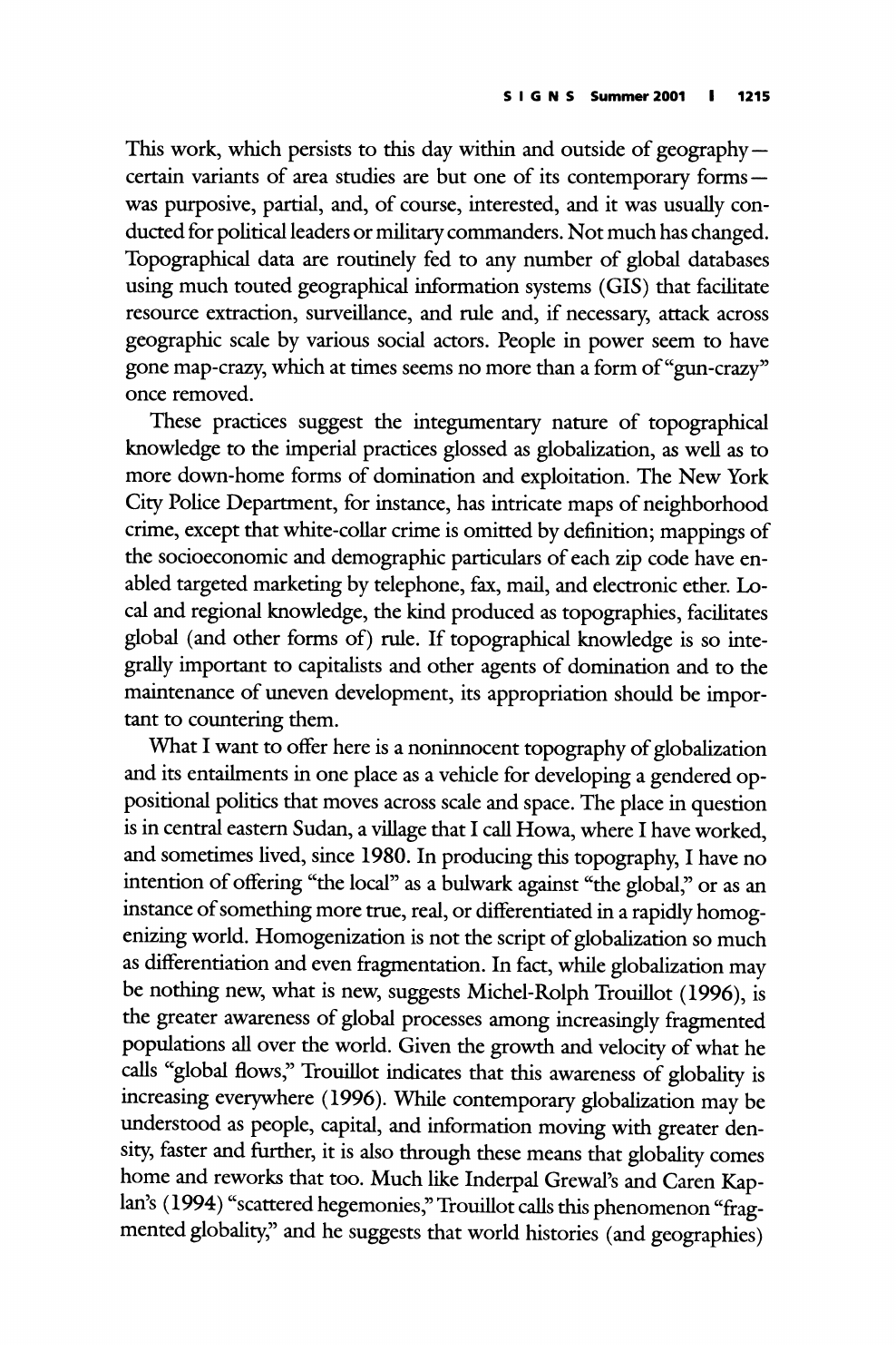and local histories (and geographies) are simultaneously becoming more intertwined and more contradictory (1996).

 These contradictions are increasingly ugly. Thus, without romanticizing the local scale or any particular place, I want to get at the specific ways globalization works on particular grounds in order to work out a situated, but at the same time scale-jumping and geography-crossing, political re sponse to it (see Smith 1992). Tracing the contour lines of such a "counter topography" to other sites might encourage and enable the formation of new political-economic alliances that transcend both place and identity and foster a more effective cultural politics to counter the imperial, patriarchal, and racist integument of globalization.

 The particular grounds in question are those of Howa in central eastern Sudan. The village was settled by pastoralists in the late nineteenth century. According to local residents, Howa was established in the 1870s about twelve years before the period of national rule known as the Mahdiyya, which was brought about in 1885, when the forces of Muhammed Ahmad al-Mahdi overthrew Ottoman rule and was ended by the reconquest in 1898, when British forces led by Kitchener defeated the independent state and established the Anglo-Egyptian Condominium. The village was lo cated on the Dinder River, an ephemeral stream that provided year-round access to water, in an area of woodland savannah and clay soils. There was enough rainfall to support the cultivation of sorghum and a few other crops, but animals remained an important part of the village economy and people's everyday lives. People in Howa kept close economic and social ties with their still nomadic kin throughout the twentieth century, sharing fam ily celebrations and extended visits, having livestock graze seasonally with the flocks of their nomadic relatives, and sometimes intermarrying.

 From the time of its settlement until the end of the 1960s, Howa was characterized by a largely subsistence economy built upon a mixture of land use practices that included dryland cultivation of the staple food crop, sorghum, sesame grown for cash, animal husbandry, and forestry. Villagers provided for their own subsistence through the cultivation of sorghum and a small number of other crops, the production of milk and other dairy products, and the occasional sharing of an animal for meat. They cut wood for fuel, construction, and furniture from the surrounding savannah for ests, and they gathered various fruits, nuts, medicines, and other resources from the woodlands as well. Their relatively minimal needs for cash (for taxes imposed by the colonial government and for selected goods such as tea, coffee, sugar, cloth, and tobacco) were met by selling sesame to mer chants who passed through the area at harvest time, the occasional sale of an animal trekked most commonly to El Guesi (Dinder), twenty-five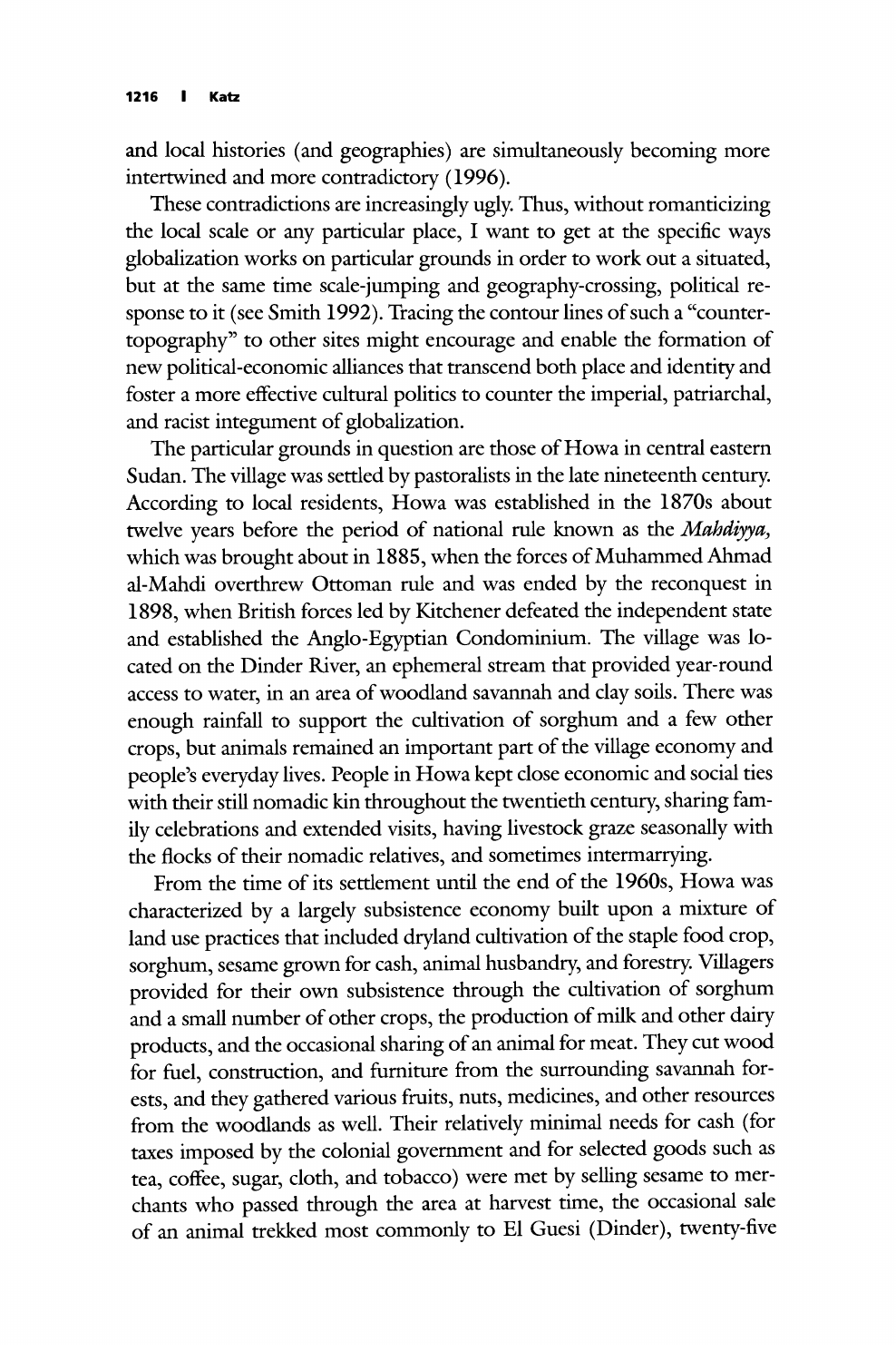kilometers away, and the sale of surplus sorghum. Of course, some of the local population were more involved in the cash economy early on. Some were petty traders; some were religious Shaykhs receiving tributes from followers and providing amulets, blessings, advice, and the like in exchange for a small fee; some were moneylenders or involved in (illegal) crop mort gage schemes; some were tenants in private pump schemes established in the 1950s to grow cotton along the Blue Nile; and some, of course, were all of the above. Few worked as wage laborers seasonally or otherwise through the first half of the twentieth century. Most households were able to make do with a varying mix of cultivation, animal husbandry, and for estry, and virtually all of the young people coming of age in the village stayed there when they formed households of their own.

 The land tenure system, as in much of central Sudan, was a patchwork of small holdings held in common and distributed as needed by the local Shaykh. Most farm households cultivated more than one small plot to mit igate the effects of crop pests, poor rains, drainage problems, and the like. Rain-fed land was cultivated for as long as twenty years before it was left fallow and new land cleared. Young men coming of age were allocated land from family holdings, fallow areas, or common lands. The only constraint on access to cultivable land was distance from the village, and, by the time the system was undone by the coming of a state-sponsored agricultural project, all plots were less than an hour's walk away. Villagers had access to wood and grazing resources in their holdings, in fallowed fields, and in the common land and waste areas around the village. Various accounts of land use in the area just prior to its transformation by the Suki Project in 1970 indicate that wood resources were readily available and grazing lands were adequate to sustain local livestock, though some large holders sent animals to graze during the harsh dry season with nomadic relatives (see MacDon ald et al. 1964; al Tayib 1970).

 The Suki Agricultural Project, into which the village was incorporated in 1970, changed all of this. That was precisely its intent. As a development project, the Suki scheme was intended to bolster Sudan's export earnings, to incorporate rural dwellers more firmly into the cash economy as produc ers and laborers, and to "modernize" the rural sector, among other things. The project, which encompassed 85,000 acres in the vicinity of the village, was predicated on the irrigated cultivation of cotton and groundnuts for the world market, using a crop rotation sequence that precluded the mix of land uses that had sustained people in Howa since its establishment a century before. In clearing and leveling 2,500 acres adjacent to the village for the establishment of 250 farm tenancies for villagers, the Suki Proj ect administration circumscribed the land available for other kinds of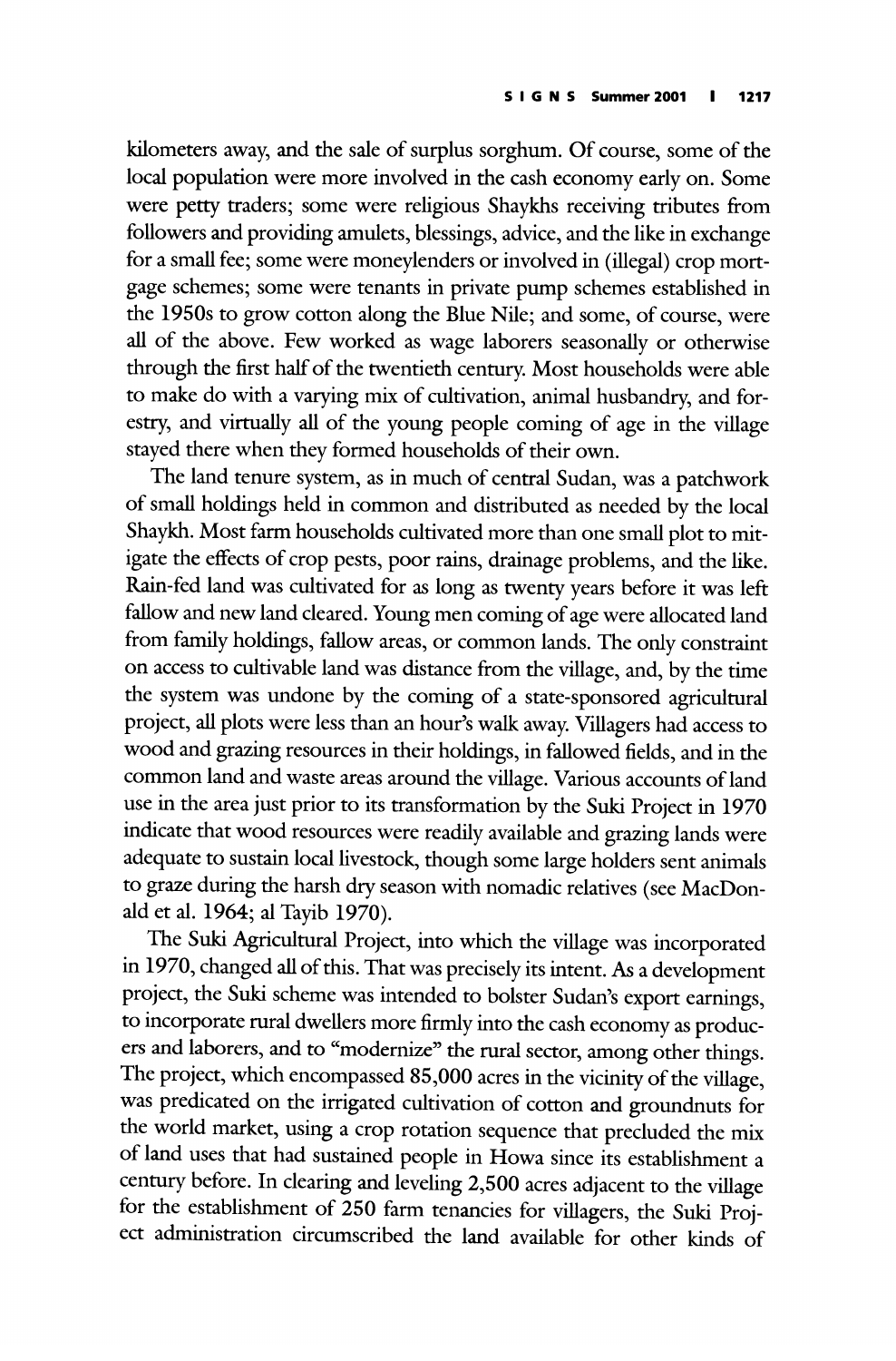cultivation, grazing, and forestry. The altered political ecology that re sulted, as much as the production requirements of the project itself, deep ened Howa's intersections with the cash economy. In limiting grazing lands and drastically reducing wooded areas, the project gradually led to the commodification of formerly free, shared, or commonly held goods such as wood, meat, and ultimately milk. For people with deep and enduring pastoral roots, the last was anathema.

 But that was not all. Tenants were expressly forbidden to cultivate sor ghum on project lands. In a stroke, people who had been relatively self sufficient in food production were prevented from growing their staple crop except on the marginal lands left out of the project. As they became contract farmers, they also became purchasers of sorghum. But there was a twist to this common effect of"development." Since independence, much of the patronage and private development in Sudan had gone into the expansion of mechanized sorghum cultivation by large holders, and this had stepped up in the 1970s. By the end of the first decade of the Suki Project, the price of sorghum soared 2,000 percent, and people's vulnera bility was palpable. Gone from the landscape were their old earthen storage pits for sorghum, with surpluses from which they might have benefited given these price increases. Instead they faced increasing food insecurity. At the same time, the first wave of structural adjustments hit Sudan, reduc ing food subsidies and pushing harder on the government to focus on export crops. Food vulnerability led to anger and resistance, and in 1981 the Suki Tenants Union agitated for and won the right to cultivate sor ghum in their tenancies, albeit in their groundnut and not their cotton allocation. In the meantime, as pastures deteriorated, many evaded project authorities and let their animals browse on the cotton crop. While the latter strategy of resistance redirected land and labor value to tenant households and away from national coffers and international ministrations, the former traded potential income for food.

 The 1970 project was the outcome of and dovetailed with a set of na tional and international development strategies. Sudan's development has been pegged to cotton export since the establishment of the Gezira Scheme in 1925, which supplied the textile mills of Manchester, England. As the market shifted from Britain to the Soviet Union followed by the United States and elsewhere and the world price fluctuated, Sudan's leaders stuck to cotton above all else, although they also supported irrigation projects for sugar, wheat, and groundnuts and the expansion of the mechanized farm areas of central Sudan for the rain-fed cultivation of sorghum. The Suki Project, which drew on gravity irrigation from the Blue Nile, had been in the works prior to the so-called May Revolution of 1969, when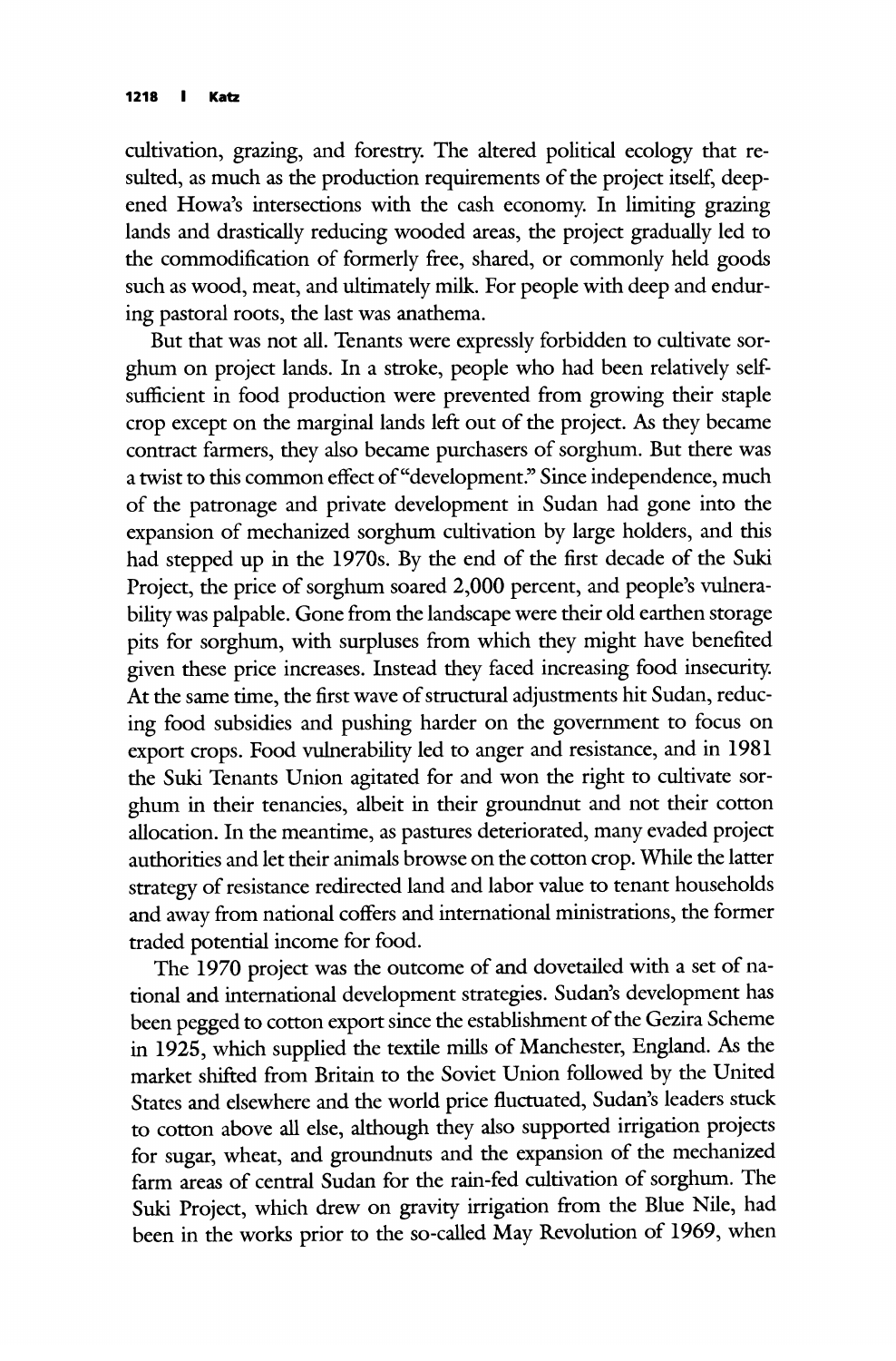Ja'afar Mohamed al Nimeiri came to power in a military coup, but it was expedited so that his administration could demonstrate its commitment to rural development. In the rush, built-in land use conflicts and shoddy work were ignored, which led to production difficulties, greater socioeconomic differentiation than might have been expected, and serious but avoidable environmental degradation that further propelled commodification of for merly free or commonly held goods such as wood, wild fruit, meat, and milk.

### A topography of globalization

 The effects of capitalism, imperialism, and state power were everywhere manifest in Howa from 1979 when I first visited. They riddled everyday material social practices, and in the last two decades they have rescripted the relationships between local residents and their social networks, altered their sense of their place in the world (and the world in their place), and changed the grounds, literally, of work and play (Katz 1991a, 1991b, 1998). Needless to say, these transformations produced new contradic tions and, with them, political possibilities. These outcomes can be scruti nized through means of a topography that at once expresses and enlivens the operations of globalization while bringing them to bear on material social life. I am going to address three moments of globalization that have produced distinct but connected arenas of transformation and trace some of the gendered political practices they call forth. The three moments, or traces, of globalization I will examine are economic restructuring, "time space expansion," and Sudan's enduring civil war. In Howa, these mo ments have prompted distinct, though limited, political responses that I have separated analytically as reworking, resilience, and resistance.

 The first trace of globalization concerns economic restructuring. Re structuring builds upon and reroutes the uneven developments that are crucial to capital accumulation (see Smith 1984). Restructuring shifts capi tal and other resources across many of the fault lines that were produced (and made to appear as natural) in earlier phases of capital accumulation, among them those between the so-called first and third worlds, between differentiated regions, between rural and urban areas, between various eco nomic sectors, and between classes. In Howa, restructuring has come in a number of forms. Particularly relevant are the transnational shifts in capital investment that occurred during the 1960s and 1970s when capital dis investment in some of the older industrial areas of Europe and the Ameri cas was balanced by reinvestment in agricultural and industrial produc tion in various parts of Africa, Asia, and South and Central America. In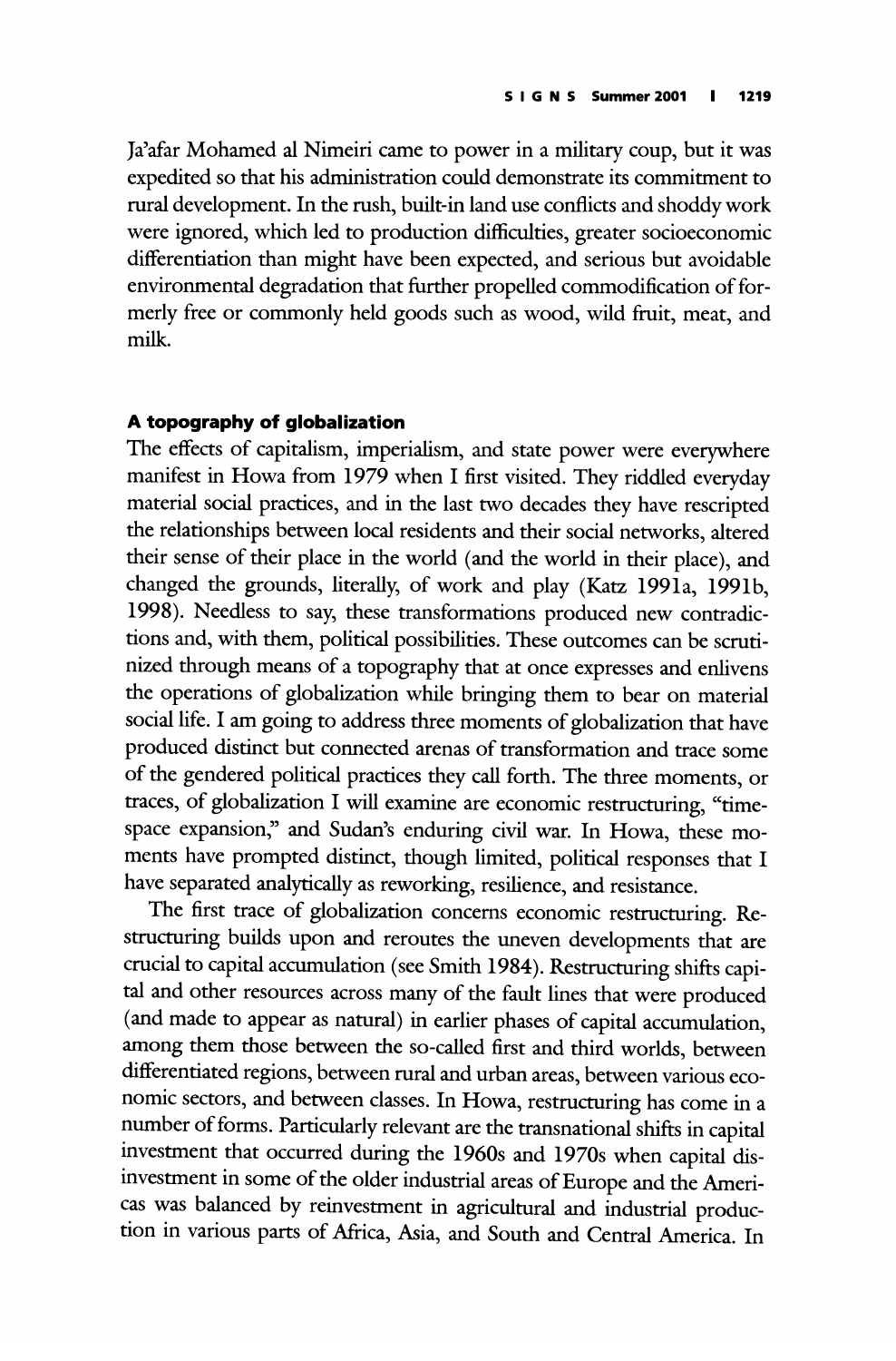decolonized Africa, such investments were purportedly intended to further "development" and set the stage for "economic take-off," and, not coinci dentally, to tie a growing number of people into the logics and social rela tions of capitalist production and reproduction.

 In the early 1970s, however, the oil shocks and widespread recession in many parts of the industrialized world altered patterns of international investment. In Sudan, newly wealthy Arab countries invested heavily in the development of food production, envisioning Sudan as their "bread basket." Their aid helped to blunt the edge of the oil shocks, but for a variety of reasons - among them corruption, patronage-fueled "development," and the inflationary effects of increased oil prices - Sudan's econ omy and balance of payments faltered. By the late 1970s, restructuring had taken the form of brutal sectoral shifts within and between various geographic regions, meted out and monitored by the International Mone tary Fund's (IMF's) vicious policies of structural adjustment. Starting in 1978, for instance, Sudan was subjected to IMF policies that, among other things, mandated the removal of food subsidies, insisted on an export based economy (the production of export crops at the expense of food crops), and put in place other policies that placed the burden of repayment of Sudan's (soaring) external debt on the backs of its children and poorest people (see Ali 1985; Bradshaw et al. 1993; Walton and Seddon 1994).

 At first in Howa, the effects of restructuring were most directly experi enced through the Suki Project, a massive state-sponsored and multilater ally funded agricultural development project. Its intent and effect were to transform an area of mixed land use, with minimal cash crop production, into a political ecology geared largely to cash cropping and full incorpora tion into the national and global economies. Much of the area around the village was cleared and leveled to support the irrigated cultivation of cotton and groundnuts for the world market, while animal husbandry and for estry were relegated to marginal off-project lands. These lands were there fore subjected to a much more intense use than before, straining local polit ical ecologies.

 I was particularly interested in what happened to children as subjects and "objects" of social reproduction under these conditions. I wanted to see how these altered political-economic, sociocultural, and political-eco logical conditions affected their everyday lives and opportunities, and how in their work, play, and learning children negotiated this shifting terrain to construct themselves as historical subjects and social actors while helping to make a world they might inhabit as adults. I was looking for resistance.

My findings were grim. For instance, because of the nature of cotton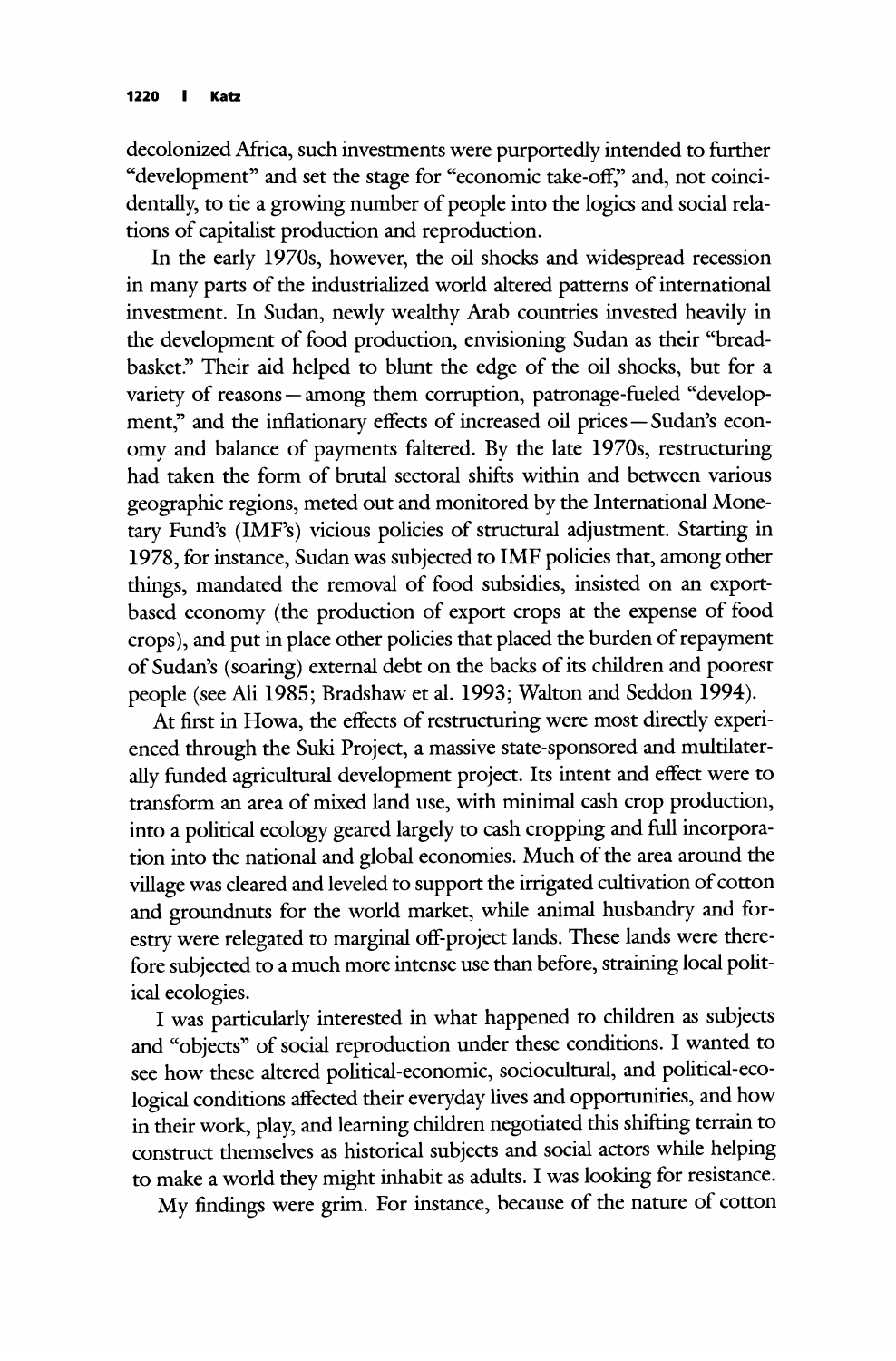and groundnut cultivation in the irrigation project, more, not less, family labor was required after the project than before. Moreover, increased land use intensity around the project led to collateral environmental changes that increased the time required for the more distant procurement of wood and the grazing of animals, both largely children's tasks. The pace of com modification and monetization of the economy had also intensified, in part because goods that were formerly held in common or free, such as wood or milk, were becoming more difficult to procure, and in part because a wealth of products from other parts of Sudan or further afield were being introduced into local markets, and a growing number of residents were seduced by them.

 These shifts regrooved the particular gendered and otherwise differen tiated relations of production and reproduction in Howa, increasing chil dren's labor time and reducing possibilities for attending school. Certain aspects of land tenure in the Suki Project, for instance, helped increase the valences of patriarchy and the power of Howa's men to mobilize the labor of their children and wives. In particular, by initially allocating tenancies in the project to men, except in rare cases, the project administration relied on and enhanced their ability to conscript family labor when, for (peren nial) financial reasons, they were not able to hire external labor. The more distant and more time-consuming acquisition of wood fuels and grazing of animals especially affected children because, growing up in Islamic northern Sudan, where women of prime child-bearing age (roughly be tween puberty and thirty-five years of age) were discouraged from working outside the hosh or houseyards of their extended families, these tasks fell to children. As a result of this gendered dynamic, environmental degradation had a disproportionate effect on children's lives, narrowing their opportu nities to acquire a formal education. For similar reasons, rampant com modification also increased children's work time. Child labor provided vi tal additional cash for their increasingly strapped households to purchase newly commodified or recently introduced goods. Children also procured certain commodified goods such as wild fruit, water, or wood so that their families could either save the expenditure on them or benefit from their sale to others in the village or further afield.

 For children coming of age in Howa, restructuring meant the twin rav ages of displacement and de-skilling. As the agricultural project trans formed the conditions of production and social reproduction, children found themselves reproducing the familiar constellation of agriculture, ani mal husbandry, and local forestry use, but it was an increasingly untenable political ecology. The project's land tenure arrangements from the outset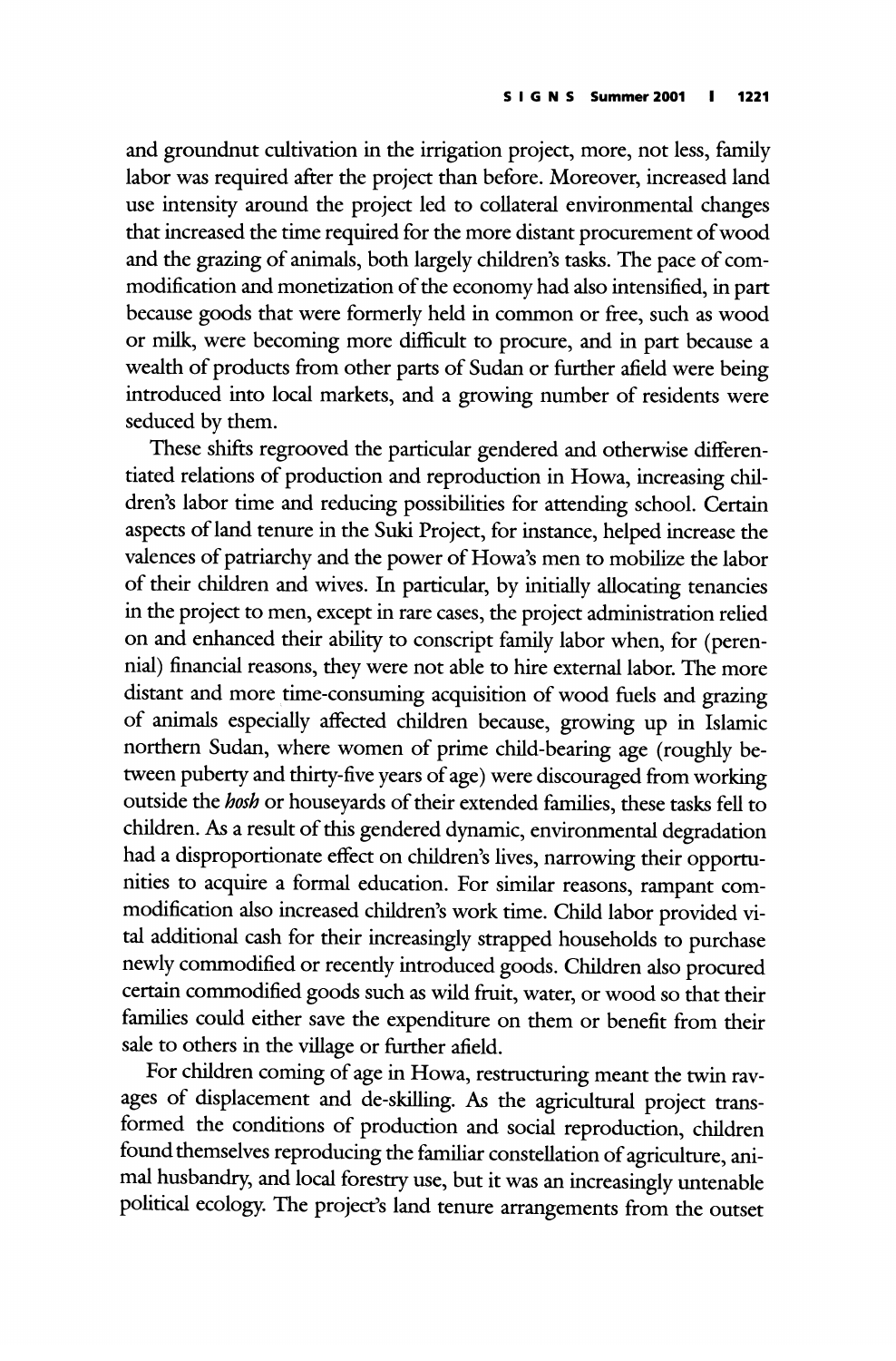fixed the number of tenancies lower than the number of households in Howa. As the average household included five children and most parents of young adults remained economically active themselves, access to pro ductive land for most young men coming of age was out of the question. Yet few had been able to attend school to prepare for other work possibilities in Howa or in the towns.

 That the globalizing impetus borne by the Suki Project was the primary source of these shifts was undeniable but is only part of the story. Safety valves that might in other societies have absorbed the increasing economic pressure were largely unavailable here. Deep-seated corruption and pa tronage systems filtered the development strategies through powerful so cial hierarchies, stunting the distribution of resources and access to better paying nonagricultural jobs. For example, one of the few young men in the village who had earned a secondary school certificate by the 1990s had not been able to find a job after searching in government offices, private companies, and banks in several nearby towns and the capital area. He was forced to return home and take a teaching job in a neighboring village that paid the equivalent of U.S.\$22 a month, well below subsistence levels even in the countryside. Bemoaning his situation, which included an indefinitely postponed marriage, he said, "No one wants this job, only if you can't find work outside would you take this. Good jobs are available but I don't have strong connections (wasta gowiya); you need recommendations from some one 'from within' . .. if you don't know anybody on the inside, you can't get in" (Abdullah 1995).

 For girls matters were at once worse and better than for the boys. Less than 5 percent of the girls in Howa between seven and twelve years of age attended school in the early 1980s. Most were too important to the daily work of reproduction, including gathering wood, fetching water, minding children, and assisting with a range of household chores, to be spared by their families for school, especially in a coeducational setting that was frowned upon by many parents and grandparents. In addition to these tasks, girls also participated in farming until they reached puberty, when their participation began to taper off, depending on family wealth. Unlike boys, girls were not taught the skills required to handle the demands of the agricultural cycle or the overall sequencing of seasonal agricultural tasks. Thus, when some boys began to migrate as they reached adulthood, often leaving their sisters to tend to agricultural production, the girls were ill prepared. Girls were well prepared to continue the work of reproduction within their community, but, because displaced young men now found it more difficult to raise a bride-price and start a household, the age of mar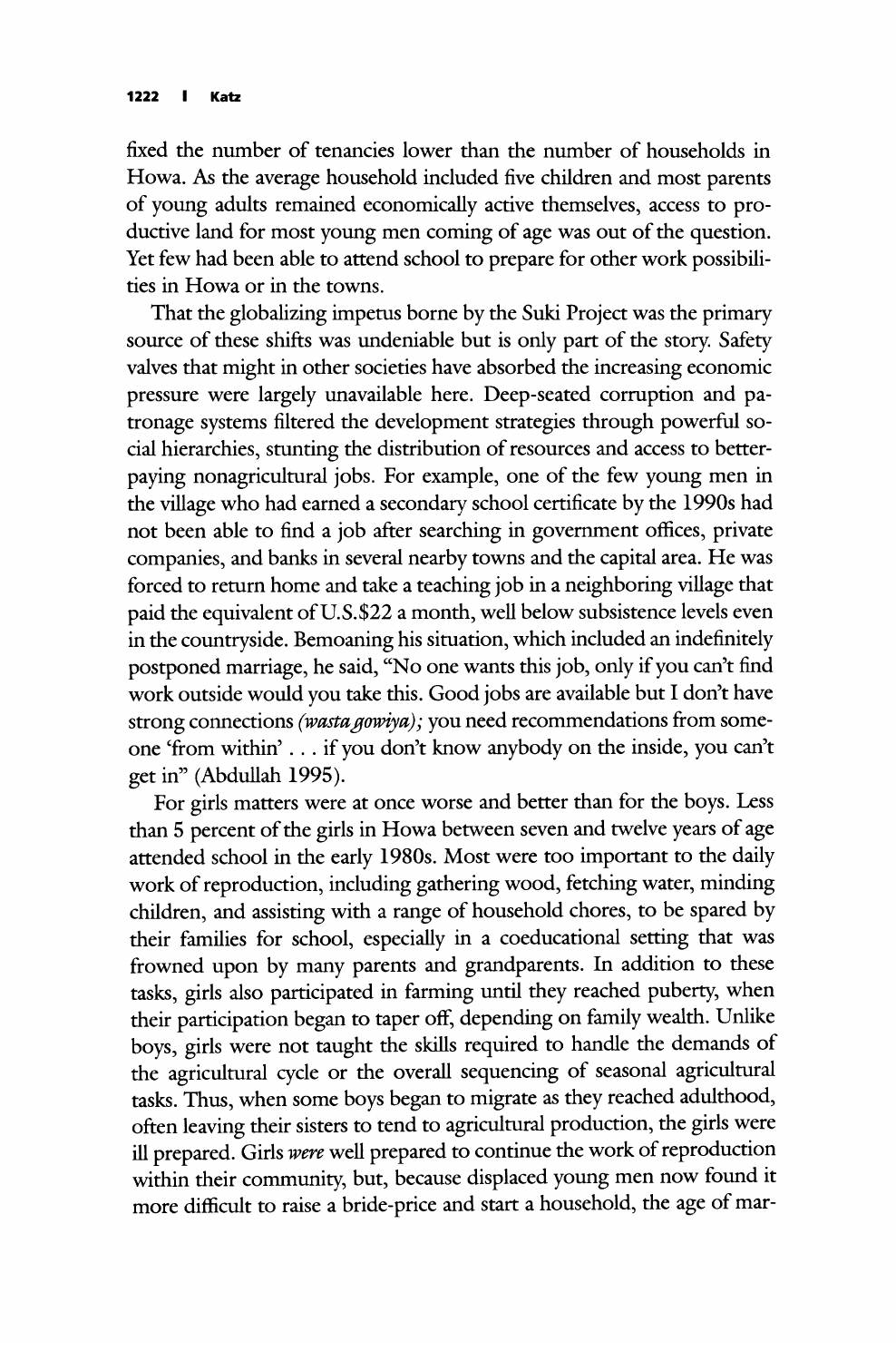riage was increasing, leaving young women to work in their family house holds much longer than had been customary. Unlike in the past, many of those well past puberty continued to work family fields, thus drawing upon widely shared community knowledge that might otherwise have lain dormant.

 Nevertheless, one of the most palpable changes I witnessed in the wake of these shifts in the local and broader political economy was a villagewide mobilization on behalf of schooling girls. In less than a generation, village leaders had deployed the resources of a series of self-help initiatives to build and staff a girls' elementary school, and by 1995 the finishing touches on a coeducational secondary school (with separate classes for girls and boys) were being put in place. The change in a period of less than fifteen years was astonishing; in 1981 only 4 percent of all girls between seven and twelve years old attended school, but by 1995 over 43 percent of girls that age were in school. As Zeineb Dafalla, one of the older women in the vil lage, said when I asked her how things had changed in Howa during that same period, "If you have a pen like that you eat, if you have an axe, you don't" (1995).

 Increased schooling for girls was the good news. The paradox is that much of the work that might have been available to them never material ized or dried up, thanks to Sudan's enduring economic stagnation, and this was exacerbated by the withdrawal of many businesses and the near total exodus of nongovernmental organizations (NGOs) from the country as a result of the renewed civil war. This situation seriously constrained the fluidity and creativity of local responses to various economic shifts. But there was a flip side. Poor management, dissipated development schemes, civil war, and international embargo all provoked a crisis of the Sudanese state and economy, and this led to substantial labor migration after the 1970s, particularly among educated men. These shifts created a vacuum in the civil service and in public sector employment generally, which meant burgeoning employment opportunities for educated women. By the mid- 1990s many joked that Sudan had become a matriarchy. Most of these positions were filled by women from the better-trained urban middle clas ses, but such contradictory provocations of opportunity might eventually change the shape of employment around Howa as well, especially in areas such as teaching, health care provision, and social services. While there was not yet a culture of women working outside the home in Howa, the self help efforts to expand education for girls along with the women's literacy classes sporadically offered by the social extension services of the agricul tural project are inklings of change in local cultural forms and practices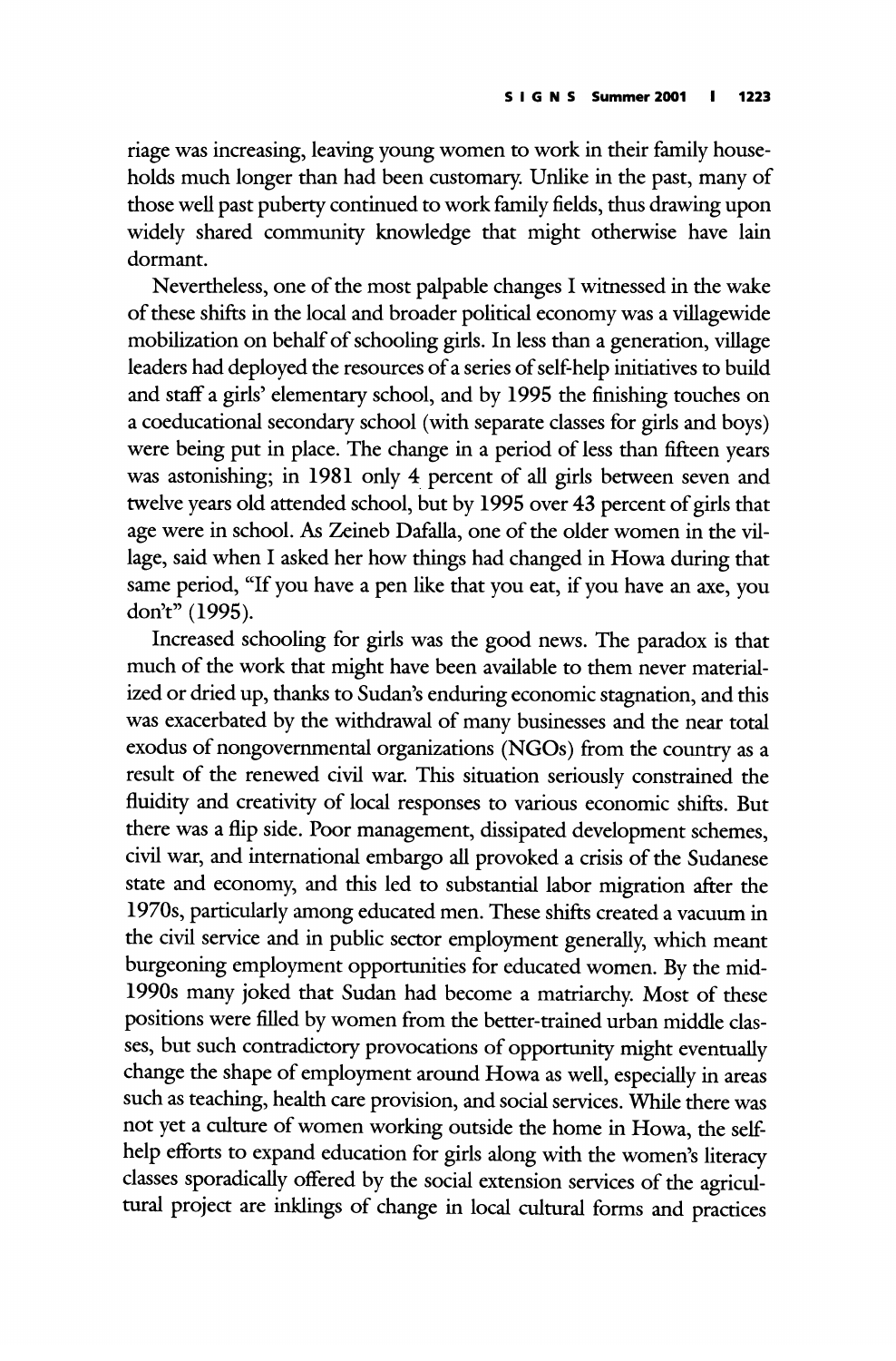concerning women's work and roles. Local efforts indicate a particular pol itics of reworking in the face of some of the devastating shifts associated with restructuring.

 Built upon these iterations and effects of restructuring is a reformulation of the time-space of everyday life that reveals another path of globalization. I call this process time-space expansion (pace Harvey 1989). While David Harvey, drawing on Marx, notes that one of the signal effects of advanced capitalism is "the annihilation of space by time" (273), which creates one of the characteristic conditions of postmodernity, time-space compression, I found something quite different in rural Sudan. From the vantage point of capital, the world may be shrinking, but, on the marooned grounds of places such as Howa, it appeared to be getting bigger every day. After a grueling decade and a half of structural adjustments and political upheaval in Sudan, people in Howa survived by maintaining a semblance of the patterns and practices of production that long had sustained them: agricul ture, animal husbandry, and forestry. But this was only viable now if carried out over an extended physical arena. The terrain of social production and reproduction had expanded from perhaps five kilometers in 1980 to two hundred kilometers by 1995, the distance men routinely traveled to partic ipate in the charcoal trade. Time-space expansion also represented a trans formation of the old constellation of activities that involved men's long absences from the village. People still farmed (but also worked as agricul tural laborers up to a hundred kilometers away), kept animals (by sending them out with relatives to distant pastures), and cut wood (but now in areas of the South targeted for deforestation as part of the northern gov ernment's war effort) (see Katz 2000). The more things stayed the same, the more different they were. The old constellation inscribed a new geogra phy and was bolstered by intensified labor migration among village men to various towns in Sudan and to the Gulf States, Libya, and Saudi Arabia, a wholly new source of work since the 1980s.

 While the migrations propped up an increasingly untenable local econ omy, they also altered men's relationships to one another and to their fami lies. Not only did labor migration force postponement of marriage and child rearing, but it exposed migrants to the cultural and political-economic flows of globalization in ways that were unknown previously. Among other things, these practices gave rise to a kind of rural cosmopolitanism that was dramatically new. What was perhaps most interesting, and certainly most politically repercussive, was how these new political-economic rela tionships did not undermine earlier political ecologies but rather enabled their endurance despite myriad contradictions and difficulties. Exotic consumer products acquired after a stint of working in Saudi Arabia, for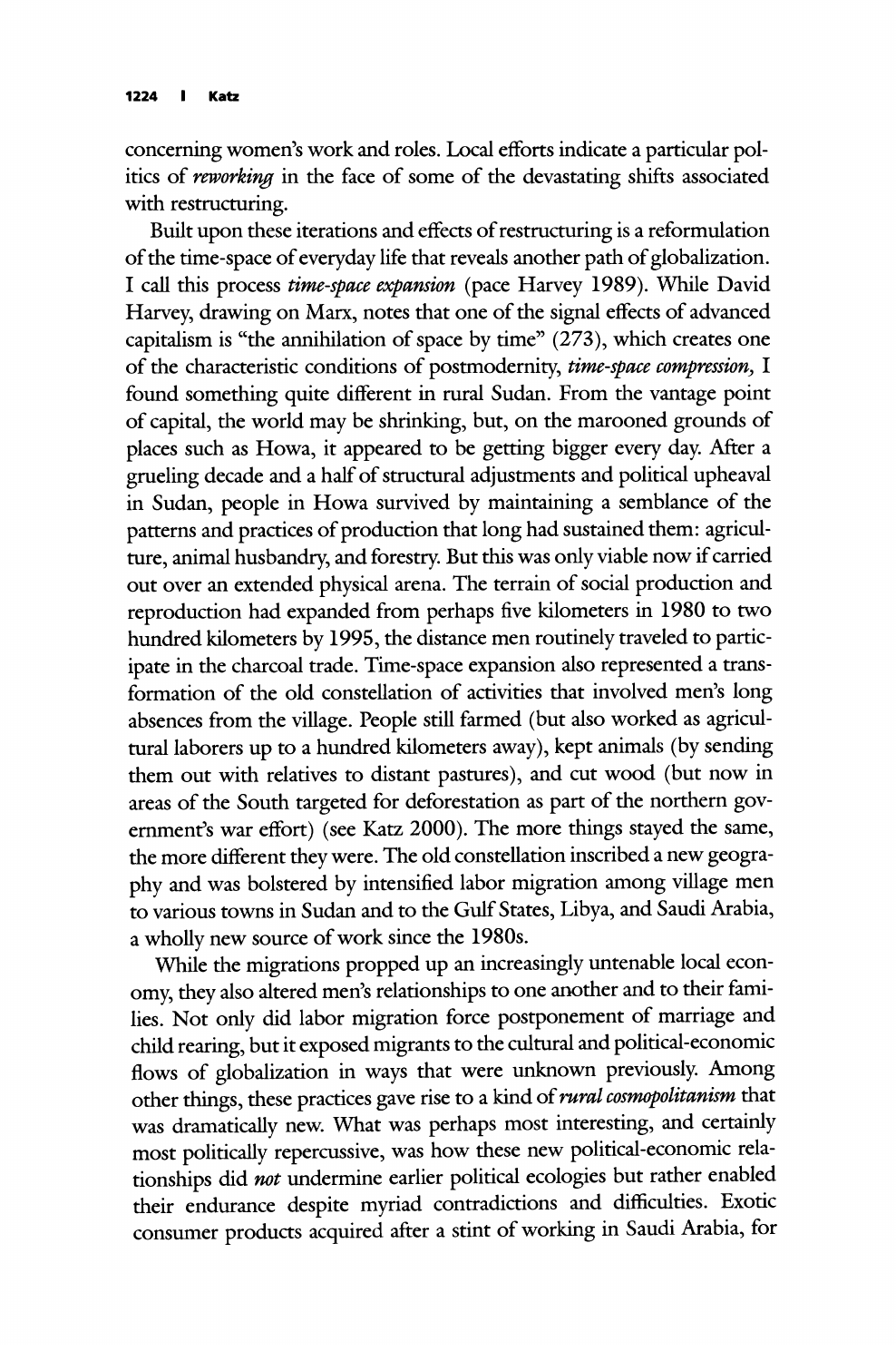instance, were purchased not so much for consumption as for a hedge against debt or calamity. Videocassette recorders (VCRs) were more a means of saving money - much as livestock had been - than machines to play videos. The shift made sense in Howa, which lacked both pastures and electricity.

 Time-space expansion embraces, reworks, and plays into the altered ge ographies of globalization. While people in Howa found it increasingly necessary to expand the space of their economic operations in order to stay afloat and enable the mix of agriculture, animal husbandry, and forestry to endure, the social matrix within which they understood themselves and their economic prospects had changed dramatically within just one genera tion of the establishment of the project. If in one way the known world expanded for people in Howa, in others their place in it receded as their village was increasingly marginalized. The expanded field of material social practice that characterized Howa by 1995 - what I am calling time-space expansion - tells the twisted tale of "development" and its disintegrations. But, in enabling the endurance of particular geographies of sustenance that served the local population, the new geographies also speak of a politics of resilience.

 If restructuring and time-space expansion are the first two traces of globalization, the third encompasses Sudan's enduring legacy of racialized religious enmity between north and south, the residual and still concussive effects of colonization, the discovery of significant oil reserves in southern Sudan, and the rise of Islamic fundamentalism as a political force in Sudan. Separately and in concert, these led to the resumption and intensification of Sudan's civil war in 1983, ending the respite afforded by the Addis Ababa Agreement of 1972 that halted the war that had engulfed Sudan since just prior to independence in 1956. The civil war can be traced to a historical geography of wildly uneven wealth and power stoked for centu ries by imperial and domestic rulers, to the violent effects and seething distrusts of a centuries-old Arab slave trade, and to the unequal distribu tion of resources by successive governments. The war also reflects the de stabilizing national and regional boundaries left by the British that tethered Christian and animist southerners to Islamic and Arabicized northerners. Among the more proximate precipitants of the renewed war were the 1979 discovery by Chevron Oil of substantial oil fields in the Bentiu area of southern Sudan coupled with the cynical government decision to construct a refinery in the north, the constant aggravation of enduring racialized in equalities between north and south by the northern-dominated govern ment, and the imposition of Shari'a Law on the non-Islamic south in 1983. The imposition of Islamic law, which included a prohibition on alcohol so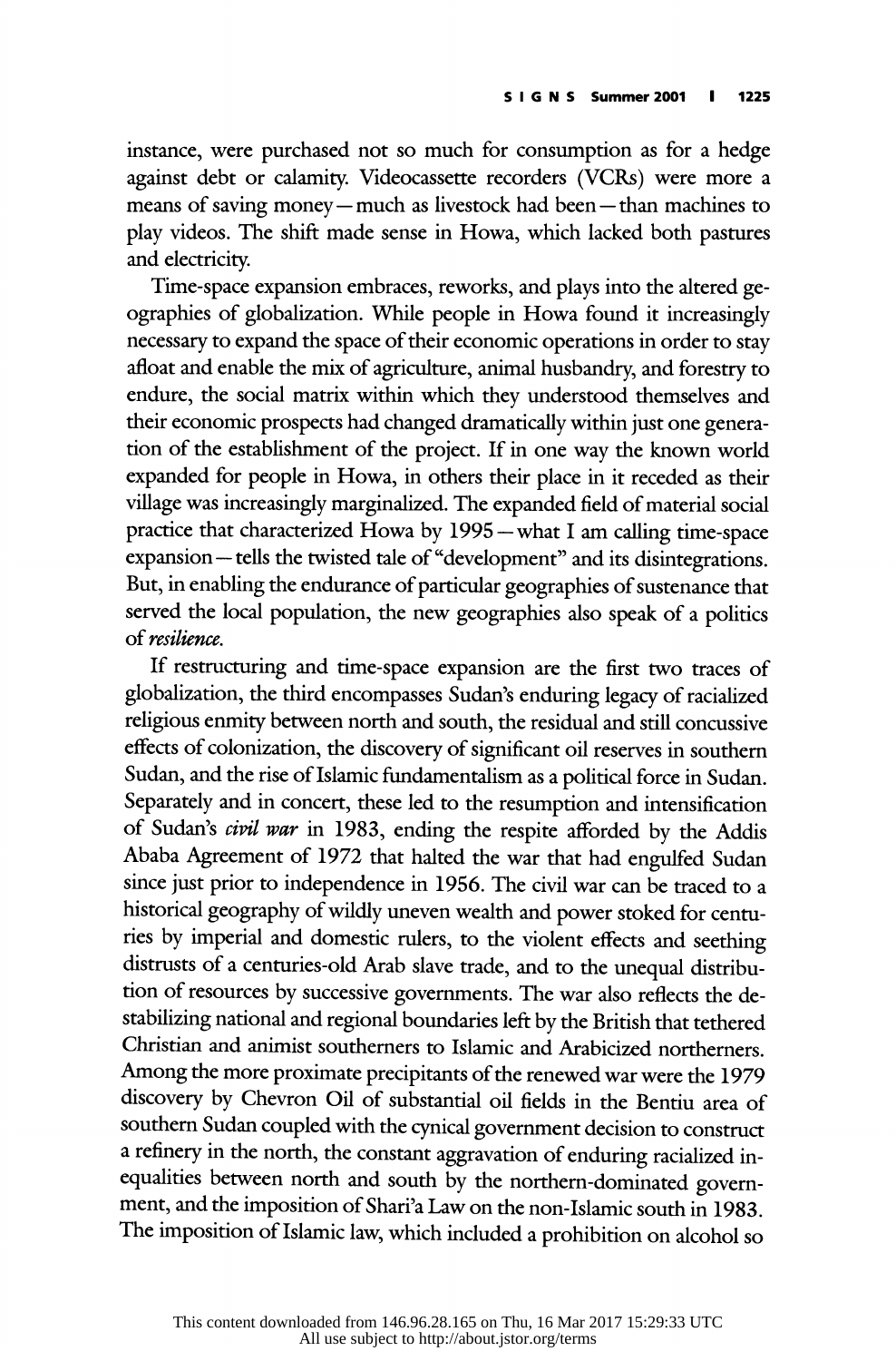complete that it covered the lightly fermented grain beverages that were a nutritious dietary staple in much of the south, was part of Nimeiri's last desperate attempt to stay in power after fourteen years of political oscilla tion by pandering to the increasingly powerful National Islamic Front. The renewed civil war, waged as a jihad by the Islamicist government that came to power in 1989, has brought death to over two million people, along with unimaginable suffering, starvation, forced displacement, and extensive destruction of property in the south. And it has made Sudan a pariah within the international community and hemorrhaged the already bare national treasury.

 The effects are no longer contained or containable in the south. By 1995, the government of Sudan was spending over a million dollars a day on the war while almost all sources of foreign investment and donorship had dried up. Apart from direct relief and emergency assistance related to the war, most NGOs had halted their operations in Sudan. The only excep tions were funding from the so-called hard-line Islamic fundamentalist states and from private Islamicist organizations. In addition, the govern ment of Brigadier Omer al Beshir has been vigorous in imposing and col lecting taxes throughout the country. Its energy in this regard has contrib uted to widespread immiseration and was the source of constant complaint in Howa. Residents were taxed on various forms of property including their mud dwellings, livestock, and other property, and they were charged for permits to engage in such basic income-producing activities as cutting firewood, producing charcoal, or harvesting crops. People who attempted to evade taxation in Howa, which is in the north but only a few hundred kilometers from the fighting in the south, had their allocations from the government sugar cooperative confiscated and sold to raise the requisite funds. Considering that two schools, a mosque, a well, and stand pipes to distribute the well water were built with sugar cooperative funds in just under two decades, the sums under consideration were not inconsiderable.

 More serious was the looming human toll of the war. In 1995, the first "people's militia" in the village was formed under the aegis of the National Islamic Front government. Young men and teenage boys were conscripted into a military training program for the People's Defense Forces that was carried out daily in the village for several months to instill discipline, en courage support for the authoritarian, right-wing, Islamicist government, and prepare troops for the depleted armed forces. While participation in the militia was putatively voluntary, those not attending were barred from government employment or refused job advancement if they were already government employees. The government was the key source of what few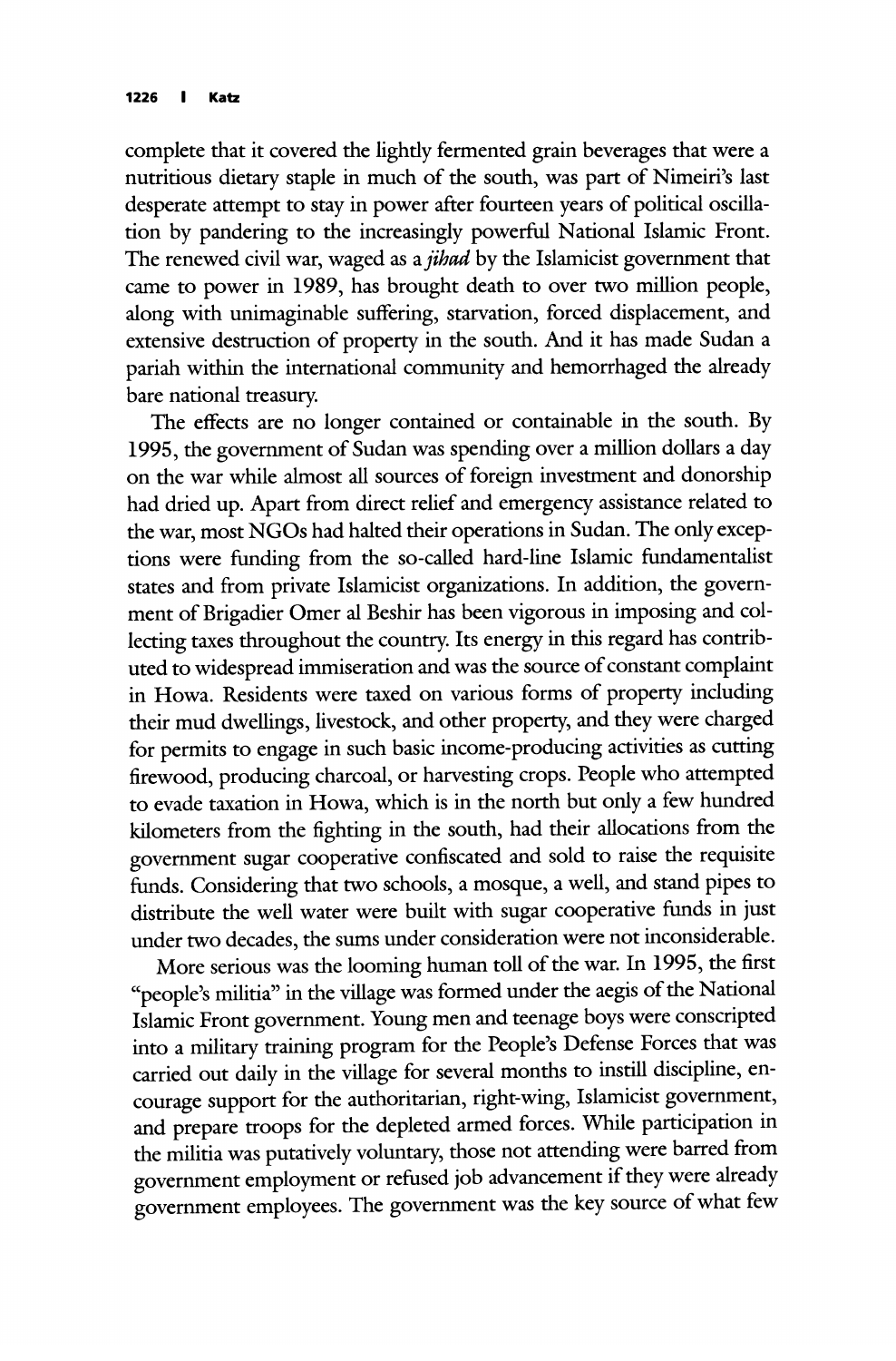employment possibilities existed for disenfranchised rural people. Emi gration was the other hope, and it was widely known that the only way to have any chance of receiving a permit to travel or work abroad was to join the "people's militia" and serve the requisite number of years depending upon education level.

 The government forced young men's hands, but it had no guns to thrust into them. In the daily militia drills in Howa, sticks were used instead. The spectacle was depressing for all concerned. Every young man I spoke to said he participated because he felt coerced, and every mother of a partici pating son worried that the conscriptions would not stop there. Indeed, several young men had already joined the army to fight the war against the south. Because the war had been declared a *jihad*, anyone killed carrying out his duty would die a martyr and gain entry to Paradise. The promise of Paradise - eternal life in a lush garden surrounded by gorgeous women ready to meet every need - could not have been more tantalizing for young men coming of age in a dusty village where their prospects for meaningful work seemed to recede daily, and with them any hope of marriage. With out steady work, young men could not dream of marriage (and with it ready access to sanctioned sex with women). Like everything else in Sudan, bride-prices had been subject to roaring inflation since the 1980s and were edged further upward as they became increasingly inflected by globalized cosmopolitan tastes. The government employed shrewd cynicism indeed by simultaneously prosecuting the war as a jihad and purveying gendered and sexualized images of Paradise to such marginalized and anxious young men.

But the circumstances of war had engendered a political response - this time one of resistance overlaid on reworking and resilience. While young men increasingly attempted to evade military service by emigrating to the Gulf States and Saudi Arabia (usually illegally), or tried to remain outside the disciplinary circuits sustained by the Sudanese state (though this was increasingly difficult to accomplish), and people, as ever, tried to avoid tax ation, women in Sudan were beginning to protest the war directly. Partic ularly in urban areas, women kept their sons from attending their final examinations in secondary school because that was where conscription took place-no diploma, no draft notice. Desperate enough to compro mise their children's futures in order possibly to save their lives, women also took to the streets in protest. Public demonstrations against the Na tional Islamic Front government are extremely risky and rare, and several women were arrested in Khartoum in December 1997 for publicly pro testing the war. The parallel with mothers' protests elsewhere, such as the Asociacion Madres de Plaza de Mayo in Argentina, Mothers for Peace in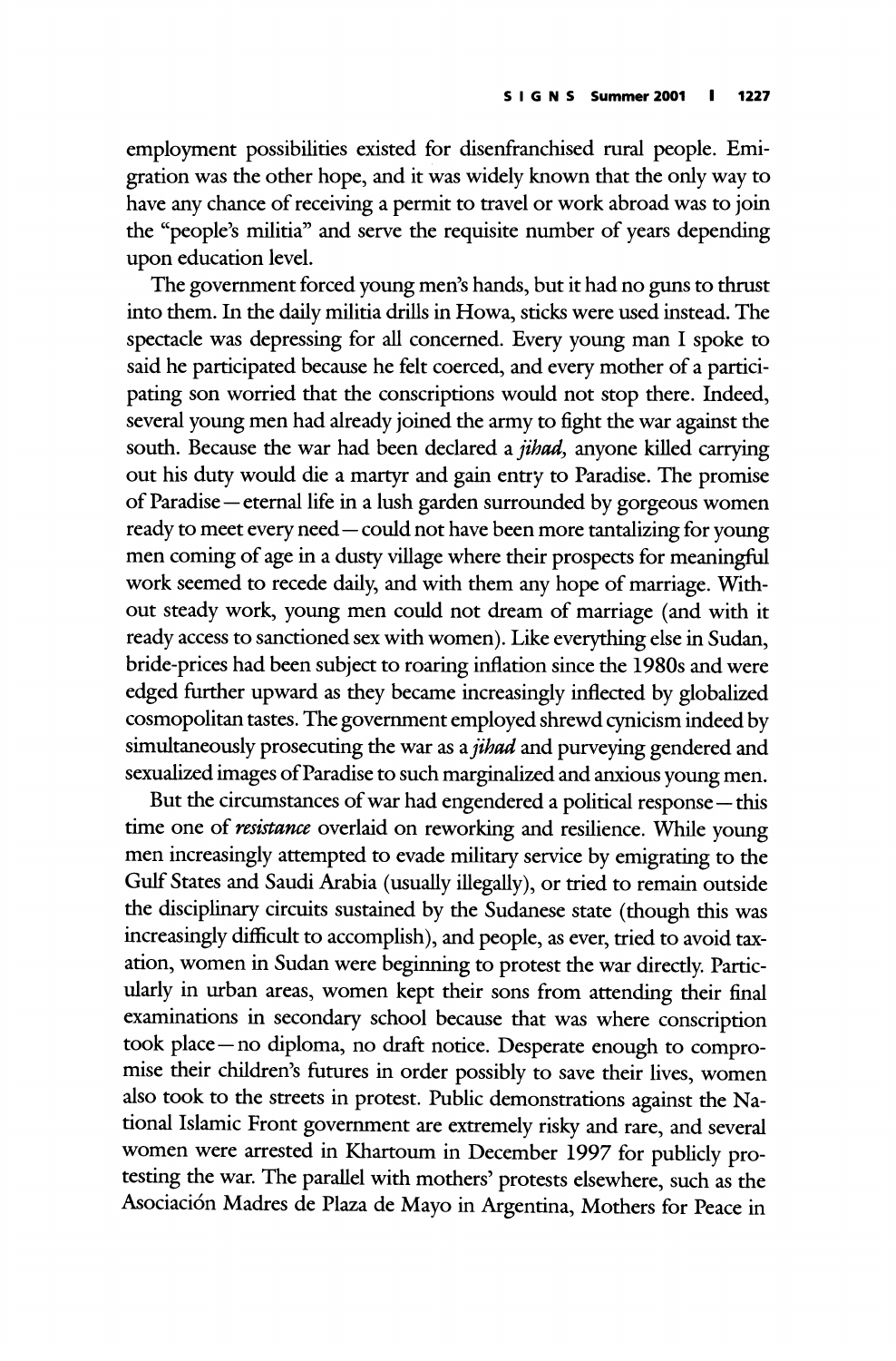Zagreb, or the international Women Strike for Peace, founded in 1961 to protest nuclear testing and in particular its effects on children, should be obvious.

## Constructing countertopographies

 If topography is traditionally seen as embodying landscapes along with their description and delineation, I have chosen here to mobilize topogra phy as a distinct research method. To do a topography is to carry out a detailed examination of some part of the material world, defined at any scale from the body to the global, in order to understand its salient features and their mutual and broader relationships. Because they routinely incor porate both "natural" and social features of a landscape, topographies em bed a notion of process, of places made and nature produced. If "history is lifeless without topography," so, too, are topographies without history. Not only can a sense of sedimented process be read off the land itself, but producing topographies necessarily situates places in their broader context and in relation to other areas or geographic scales, offering a means of understanding structure and process. Indeed my project here is driven by the notion that producing a critical topography makes it possible to exca vate the layers of process that produce particular places and to see their intersections with material social practices at other scales of analysis. Re vealing the embeddedness of these practices in place and space in turn in vites the vivid revelation of social and political difference and inequality.

 The topography here was intended to produce a thick historical geogra phy of Howa, making clear that it is not simply globalization that is impor tant but also its encounter with existing social relations and material social practices in particular places. In Sudan the material social practices associ ated with globalizing capitalist relations of production and reproduction intersected with volatile political circumstances, disintegrating economic conditions, and a deeply troubled historical geography of racialized reli gious and ethnic difference to make them all worse. Each of these threads of local globalizations can be seen in the landscape, and doing a topogra phy brings them into sharp relief to expose their tensions, contradictions, and affiliations. In the topography here, for instance, we can see how glob alization has provoked, undermined, and reworked the sedimented social relations of production and reproduction in Howa along with many of the cultural forms and practices of everyday life to produce a precarious politi cal ecology for its population. I have traced just three strands of this pro cess, economic restructuring, time-space expansion, and Sudan's civil war, but these and other processes can be followed to other places - within and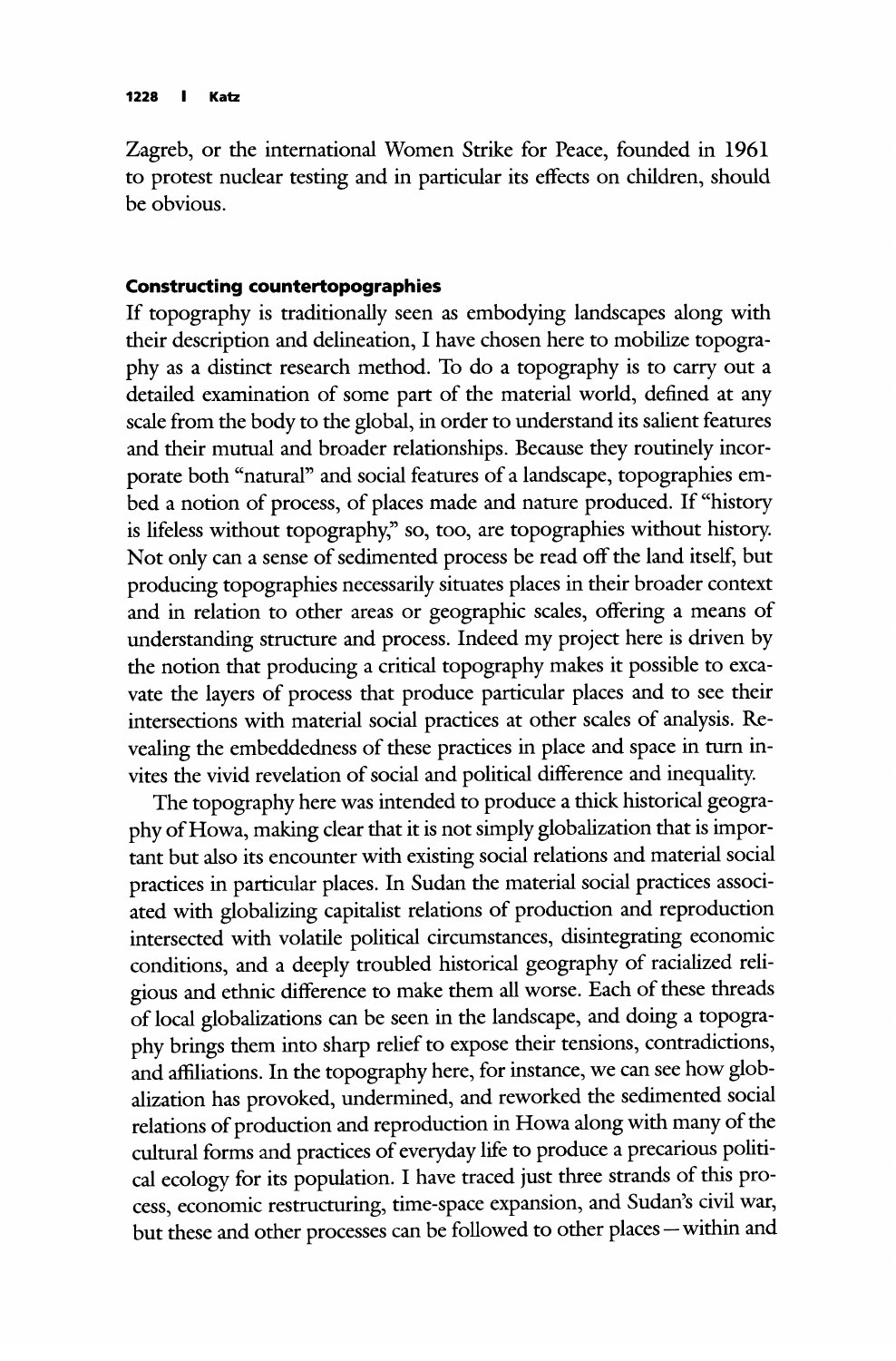beyond Sudan's borders-to produce analytic "contour lines" situating distinct locales in relation to particular social practices.

 Topography is resolutely material. But there are productive metaphori cal entailments of the idea as well, and these are also at the heart of why I have done a topography of globalization in Howa. Topography is associated not just with the description of place but also with measurements of eleva tion, distance, and other structural attributes that enable the examination of relationships across spaces and between places. The material social prac tices associated with globalization work in interconnection, such as when capital, labor, or cultural products move from one place to another, but they work iteratively as well: the effects of capitalism's globalizing imperative are experienced commonly across very different locales, and understanding these connections is crucial if they are to be challenged effectively. Topog raphies provide the ground-literally and figuratively-for developing a critique of the social relations sedimented into space and for scrutinizing the material social practices at all geographic scales through which place is produced.

 If what I have produced here is a critical topography intent on showing certain traces of globalization on particular grounds, how can the signifi cance of these forms and practices be made translocal and connected to other specific topographies affected by global processes in analogous ways? Accomplishing such a move involves the construction of a countertopography. And here I want to draw on a more metaphorical sense of topography that refers to a central aspect of most topographical maps-- the contour line. Contour lines are lines of constant elevation, connecting places at pre cisely the same altitude to reveal a terrain's three-dimensional shape. I want to imagine a politics that maintains the distinctness of a place while recog nizing that it is connected analytically to other places along contour lines that represent not elevation but particular relations to a process (e.g., glob alizing capitalist relations of production). This offers a multifaceted way of theorizing the connectedness of vastly different places made artifactually discrete by virtue of history and geography but which also reproduce themselves differently amidst the common political-economic and socio cultural processes they experience. This notion of topography involves a particular precision and specificity that connects distant places and in so doing enables the inference of connection in uncharted places in between. As with contour lines, the measurements of elevation at select sites enable a line to be drawn without measuring every spot on earth. Such connec tions are precise analytic relationships, not homogenizations. Not all places affected by capital's global ambition are affected the same way, and not all issues matter equally everywhere. By constructing precise topographies at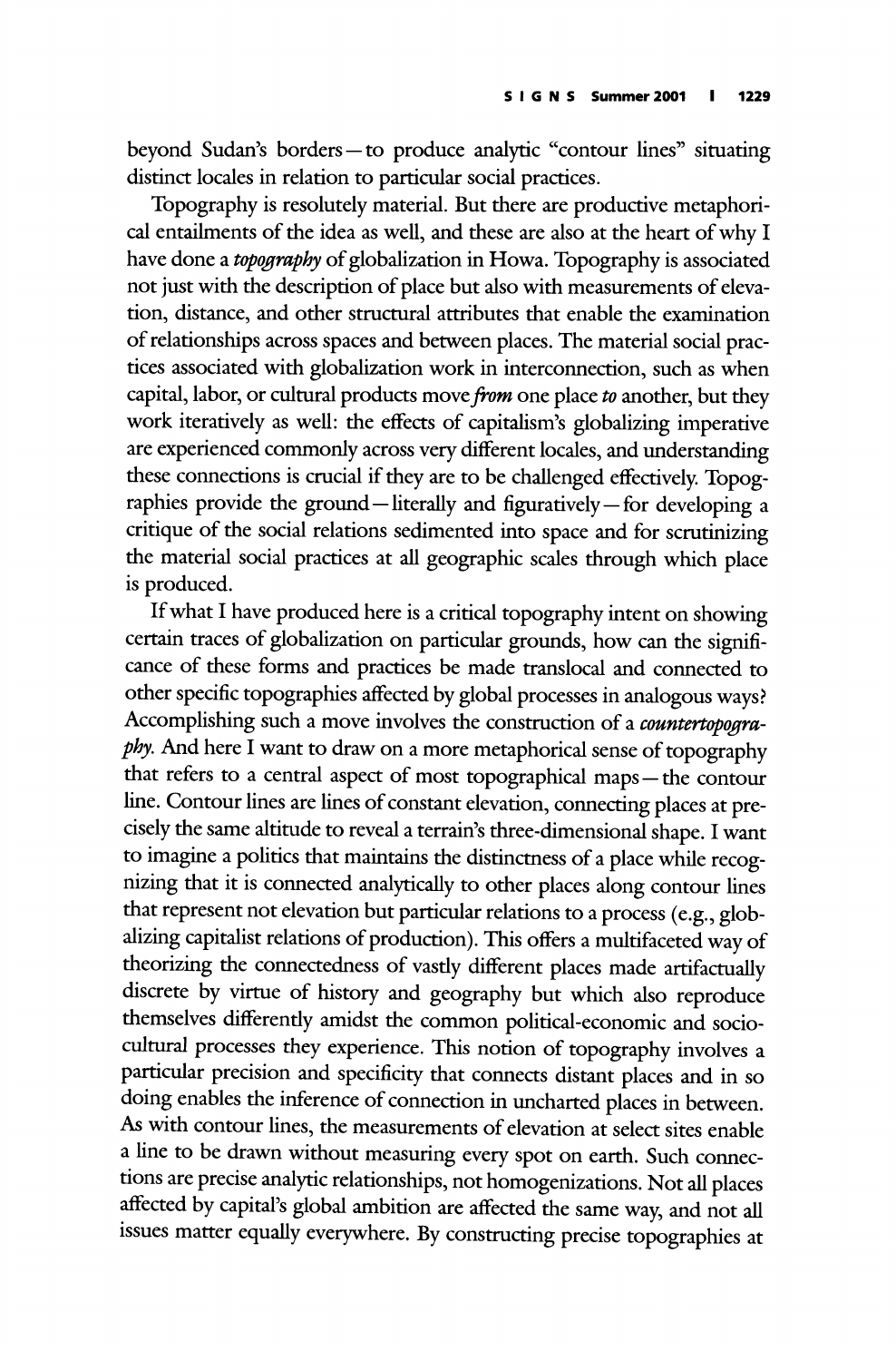a range of scales from the local to the regional and beyond, we can analyze a particular issue  $-$  say de-skilling  $-$  in *and* across place, mapping sites connected along this contour line.

 The larger intent is to produce countertopographies that link different places analytically and thereby enhance struggles in the name of common interests. In many ways this builds an oppositional politics on the basis of situated knowledges. Doing topographies therefore builds upon feminist and Marxist insights concerning exploitation, oppression, and power (see Hartsock 1984; Haraway 1988; Mohanty 1988). If situated knowledges suggest local particularities of the relations of production and reproduc tion, their conscious apprehension in a globalized and multiply differenti ated world offers fertile political connections across space and scale that have the fluidity to match and confront the deft global mobility of capitalist investment and disinvestment successfully. But the notion of situated knowledge itself only gets us partway there.

 Situated knowledge assumes knowledge at a single point, the knowing subject, and the particularity of that subject's vision is both its strength and its downfall. If the brilliance of the idea of situated knowledge was in mak ing clear that all seeing, all knowing was from somewhere, and that that somewhere was socially constituted, allowing for and occluding particular insights, the implication of sites underlying knowledge has produced other problems. First, although situatedness may imply a locale, it is most often attributed to a mobile and multiply constituted subject, or what has be come known as a subject-position (see Henriques et al. 1984). In any topo graphic mapping, however, a subject's position in the landscape is a point, and therefore a space of zero dimensions. Thus the language of site and situatedness has tended to facilitate a collapse of dimensionality rather than its opposite. It has therefore proven difficult to get beyond the various cul-de-sacs of identification, productive notions of intersectionality, mobile subjectivity, and multiple identities notwithstanding (see Trinh 1989; Fuss 1991; Crenshaw 1995). Second, while "situated" alludes to somewhere, it specifies no place in particular. Situatedness suggests location in abstract relation to others but not any specific geography, leading to a politics of "sites" and "spaces" from which materiality is largely evacuated. While the imaginative abstraction of "sites" has helped in conceiving new political alliances or strategies, a process I have participated in myself, ignoring the difference that space makes diminishes those political responses by avoiding the ways specific historical geographies embody and help reproduce partic ular social relations of power and production.' Finally, situatedness is si-

<sup>&</sup>lt;sup>1</sup> See Anzaldúa 1987; Trinh 1990; Katz 1992; and Bondi 1993.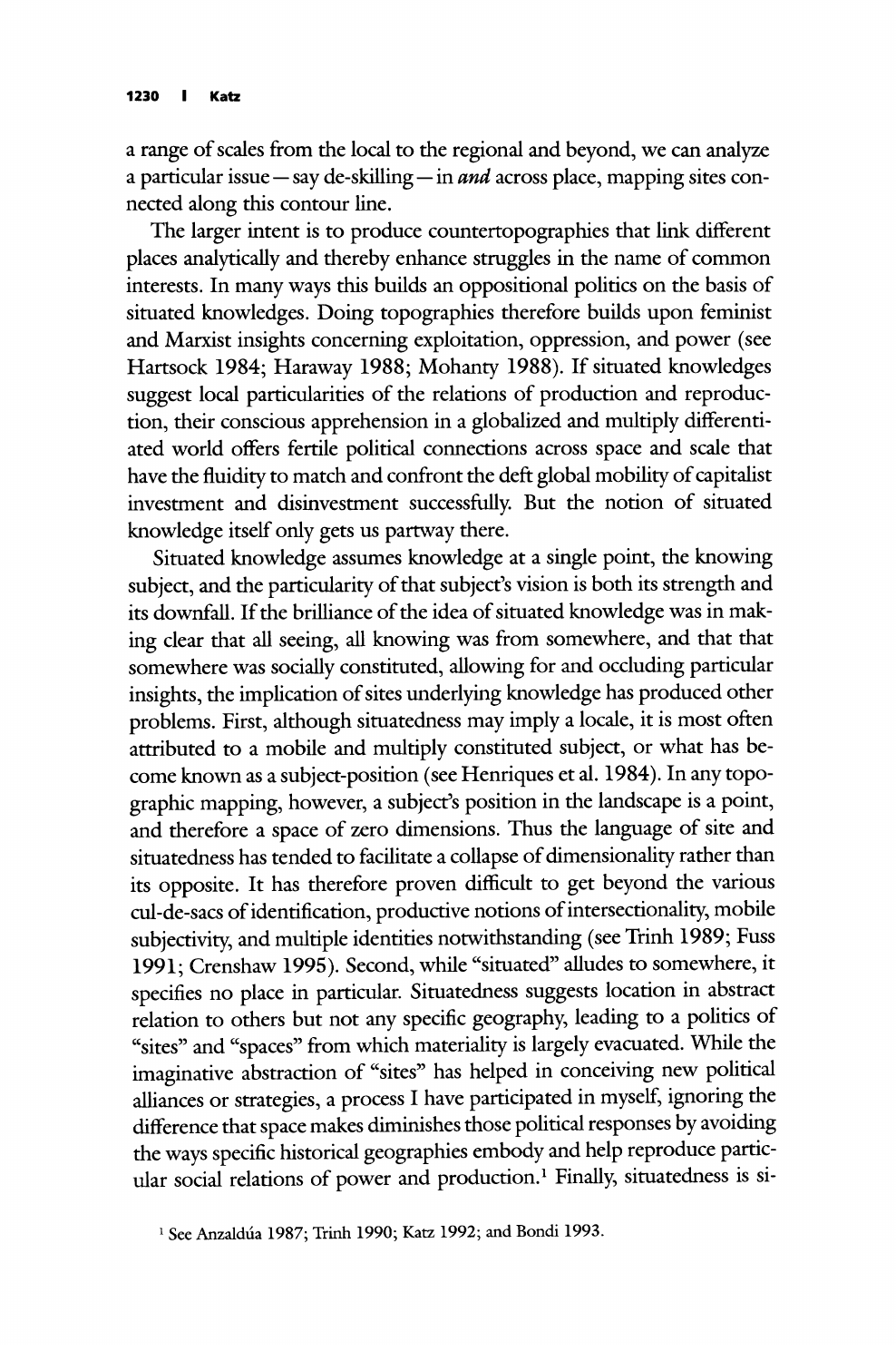multaneously universal - everything is situated- and specific- to the point of being zero dimensional. The politics of extension and translation, from the site (point) to the global, is too easily assumed in the insistence on situatedness, when, of course, that is what has to be explained.

 Doing topography, by contrast, already assumes the historical examina tion of social process in three-dimensional space. It takes for granted that space is both the bearer and reinforcer of social relations, and that if these relations are to be changed so too must their material grounds. Topograph ies are a means to elucidate the intersections of these processes with others elsewhere and thereby inspire a different kind of politics, one in which crossing space and "jumping scale" are obligatory rather than overlooked (see Smith 1992; Marston 2000). This grounded but translocal politics offers at the very least the possibility of countering the ways that the ma neuvers of globalized capitalism exacerbate and build upon gendered, ra cialized, nationalist, and class axes of oppression and inequality in different historical geographies. What politics might work the contours connecting carceral California, sweatshop New York, maquiladora Mexico, and struc turally adjusted Howa, and back again? These are the kinds of questions that topographies encourage us to ask. The prospects are tantalizing and the political stakes great.

 In previous work (Katz 1998), I have traced one such line, from Howa to Harlem and back again. I wanted to understand the displacement and de-skilling of young people in the wake of the redlining and disinvestment in their communities. For example, by examining cuts in funds for public housing, public open space, health care, and social welfare benefits and the skewed distribution of funds for education in New York City, I have drawn comparisons between New York City and Howa in the means by which social reproduction was secured. I have compared disinvestments in social reproduction in working-class New York with the lack of public invest ment in social reproduction in Howa. The former were spurred by waves of economic restructuring that shifted many manufacturing jobs else where, while the latter resulted from the "development" policies pursued by the Sudanese state (in conjunction with international financial institu tions) that undermined the traditional means of production and of repro ducing local relations in Howa. It seemed to me that in both places, large segments of the generation currently coming of age were being derailed to a marginalized zone in which there were few guarantees for sustained - let alone meaningful - work as adults. In subsequent years, large numbers of this "excessed" population appear to have been "warehoused" as a matter of state policy, as we see in prisons in the United States and in the army or people's militias in the case of Sudan. Nevertheless, in both settings I have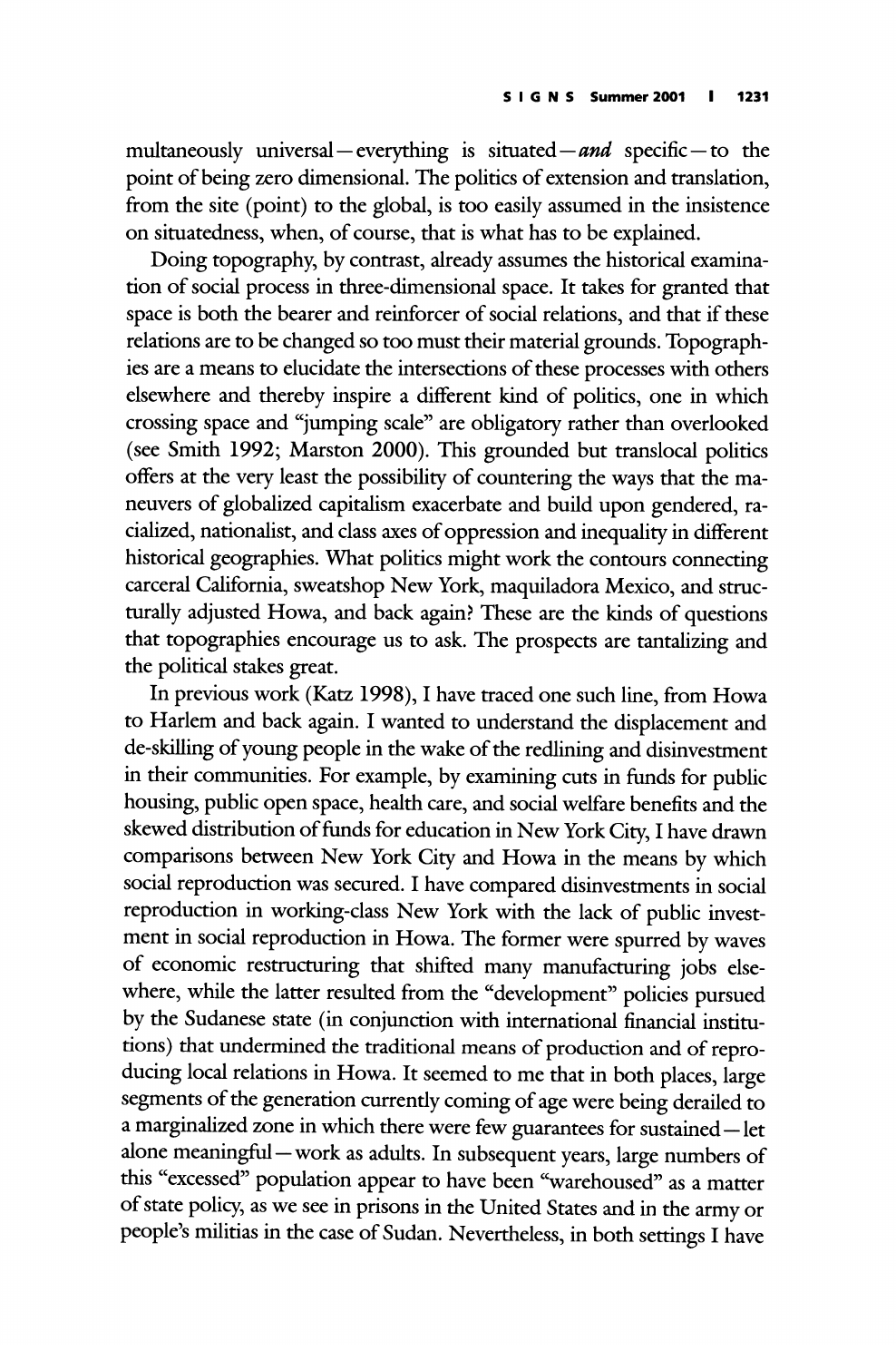found remarkable resilience at the community level and a tendency for people to organize to rework the conditions confronting them if not actu ally to resist them outright. I think of the remarkable increase in support for formal education for girls and boys in Howa in just a single generation and compare that with block-by-block efforts by neighborhood residents in New York to reject crack cocaine and hound its purveyors away. The numbers of children in primary school in Howa more than doubled in less than fifteen years, while recent reports in New York indicate equally dra matic reductions in crack use by young people over a similar period.

 Whereas I originally understood the comparison between the two cases more sequentially as an examination of the kinds of displacements children can suffer in the transition from an agricultural to an industrial economy and from an industrial to a postindustrial economy, the perspective offered by doing a topographical analysis affords a more productive and spatialized understanding of the problems. Not only does this kind of analysis reveal the simultaneity of different kinds of disruptions but, making good on John Berger's brilliant insight that it is now "space not time that hides consequences from us," it also reveals the intertwined consequences of globalizing capitalist production in ways that demand a different kind of politics (1974, 40; see Soja 1989). My argument is that if the disruption of social reproduction in Howa and Harlem are two effects of a common set of processes, and I think they are, then any effective politics challenging a capital-inspired globalization must have similar global sensitivities, even as its grounds are necessarily local. This is different from a "place-based" politics. It is not merely about one locale or another, nor is it a matter of just building coalitions between such diverse places, vital as that is. Pre cisely because globalization is such an abstraction, albeit with varying forms, struggles against global capital have to mobilize equivalent, alterna tive abstractions. Built on the critical triangulation of local topographies, countertopographies provide exactly these kinds of abstractions interwoven with local specificities and the impulse for insurgent change.

 Environmental Psychology City University of New York

### References

- Abdullah, Ismail [pseud.]. 1995. Interview by author. Tape recording. Howa [pseud.], Sudan, July 9.
- Ali, Ali Abdel Gadir, ed. 1985. The Sudan Economy in Disarray: Essays on the Crisis. Khartoum: Ali Abdel Gadir Ali; London: Ithaca.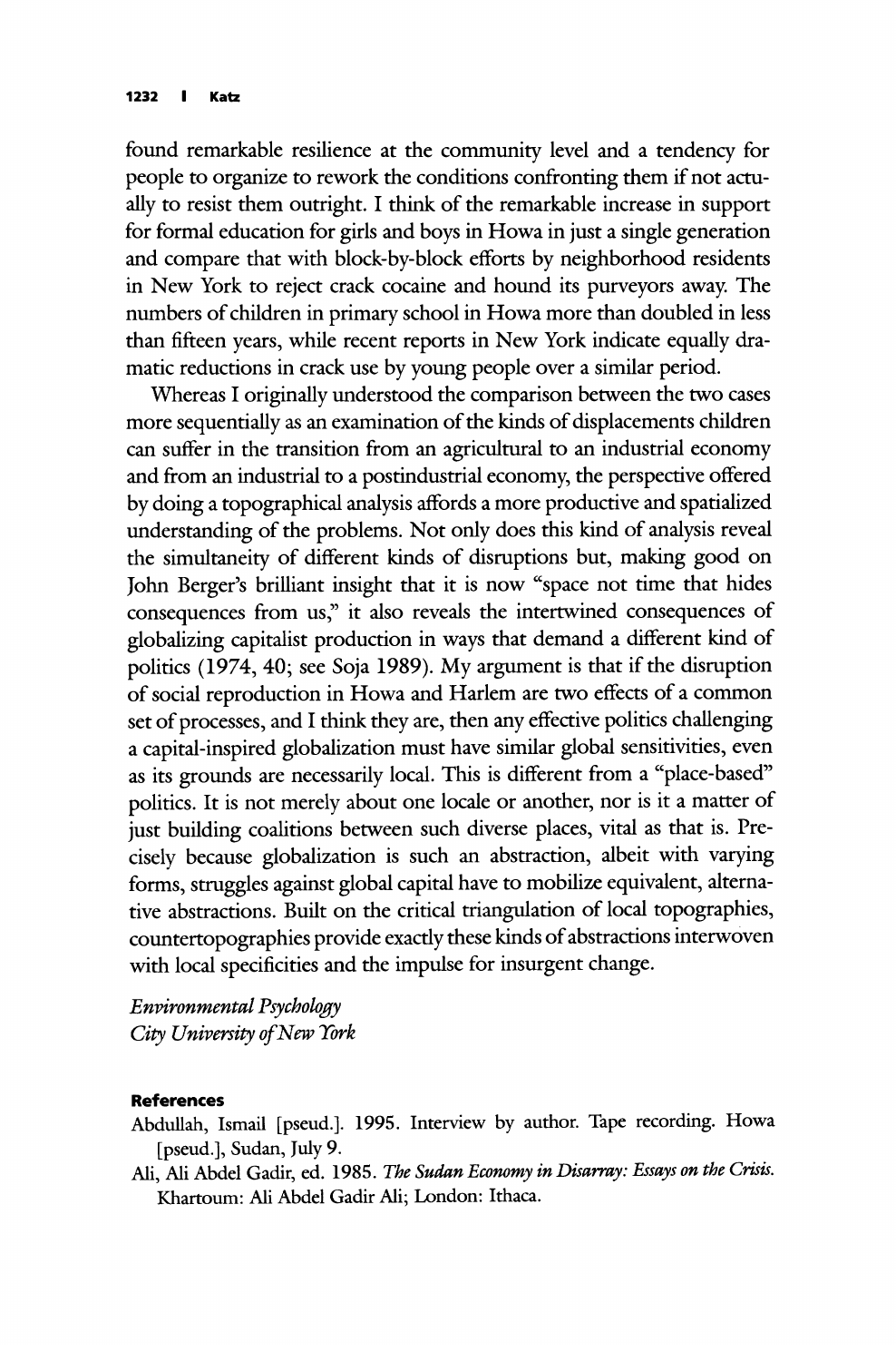- Anzaldúa, Gloria. 1987. Borderlands/La Frontera: The New Mestiza. San Francisco: Spinsters/Aunt Lute.
- Berger, John. 1974. The Look of Things. New York: Viking.
- Bondi, Liz. 1993. "Locating Identity Politics." In Place and the Politics of Identity, ed. Michael Keith and Steve Pile, 84-101. London and New York: Routledge.
- Bradshaw, York W., Rita Noonan, Laura Gash, and Claudia Buchman Sershen. 1993. "Borrowing against the Future: Children and Third World Indebted ness." Social Forces 71(3):629-56.
- Burton, John Hill. 1864. The Scot Abroad. Edinburgh: Blackwood.
- Crenshaw, Kimberlé W. 1995. "Mapping the Margins: Intersectionality, Identity Politics, and Violence against Women of Color." In Critical Race Theory: The Key Writings That Formed the Movement, ed. Kimberlé Crenshaw, Neil Gotanda, Gary Peller, and Kendall Thomas, 357-83. New York: New Press.
- Dafalla, Zeineb. 1995. Interview by author. Howa [pseud.], Sudan, July 5.
- Fuller, Thomas. 1642. The Holy State. The Profane State. Cambridge: [John Williams].
- Fuss, Diana, ed. 1991. Inside/Out: Lesbian Theories, Gay Theories. New York and London: Routledge.
- Grewal, Inderpal, and Caren Kaplan, eds. 1994. Scattered Hegemonies: Postmodern ity and Transnational Feminist Practices. Minneapolis: University of Minnesota Press.
- Haraway, Donna J. 1988. "Situated Knowledges: The Science Question in Femi nism as a Site of Discourse on the Privilege of Partial Perspective." Feminist Studies 14(3):575-99.
- Hartsock, Nancy. 1984. Money, Sex, and Power: Toward a Feminist Historical Materialism. Boston: Northeastern University Press.
- Harvey, David. 1989. The Condition of Postmodernity. Oxford: Blackwell.
- Henriques, Julian, Wendy Holloway, Cathy Urwin, Couze Venn, and Valerie Walkerdine. 1984. Changing the Subject: Psychology, Social Regulation, and Subjec tivity. London and New York: Methuen.
- Katz, Cindi. 1991a. "An Agricultural Project Comes to Town: Consequences of an Encounter in Sudan." Social Text 28:31-38.
	- . 1991b. "Sow What You Know: The Struggle for Social Reproduction in Rural Sudan." Annals of the Association of American Geographers 81(3):488-514.
	- . 1992. "All the World Is Staged: Intellectuals and the Projects of Ethnogra phy." Environment and Planning D: Society and Space 10(5):495-510.
	- . 1998. "Disintegrating Developments: Global Economic Restructuring and the Eroding Ecologies of Youth." In Cool Places: Geographies of Youth Cul tures, ed. Tracy Skelton and Gill Valentine, 130-44. London: Routledge.
	- . 2000. "Fueling War: A Political-Ecology of Poverty and Deforestation in Sudan." In Producing Nature and Poverty in Africa, ed. Vigdis Broch-Due and Richard A. Schroeder, 321-39. Stockholm: Nordiska Africainstitutet and Trans action Press.
- MacDonald, Sir M., and Partners. 1964. Roseires Soil Survey, Report 9: Dinder-Blue